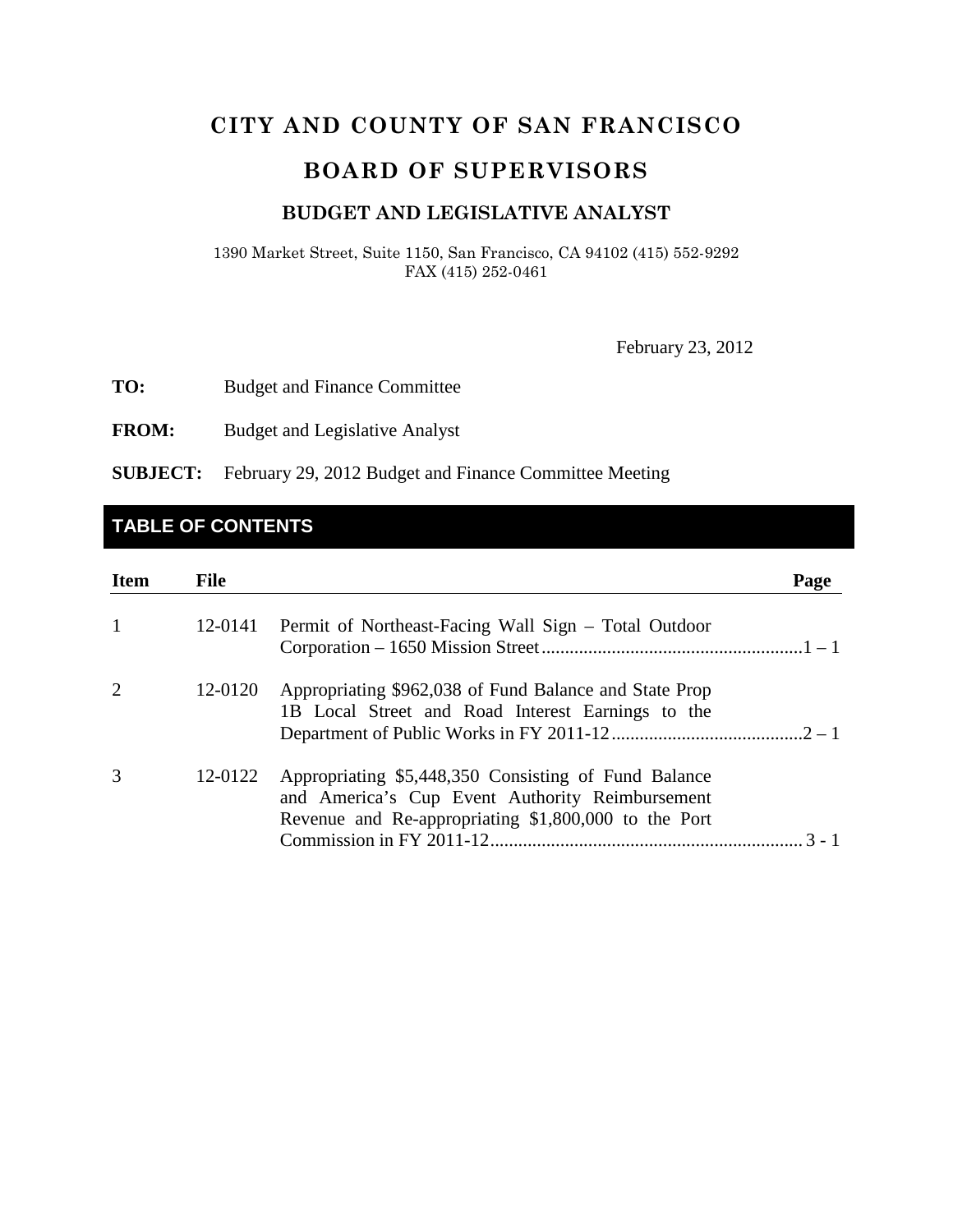# **Item 1 File 12-0141**

# **Department:**

Real Estate Division, Department of Administrative Services

# **EXECUTIVE SUMMARY**

## **Legislative Objectives**

• The proposed resolution would authorize a permit between the City and Total Outdoor Corporation (Total Outdoor) for the purpose of authorizing Total Outdoor to enter City-owned property at 1650 Mission Street to install and maintain a billboard on the exterior wall of 1650 Mission Street.

### **Key Points**

- When the City acquired the building at 1650 Mission Street in May 2007, the City assumed the existing agreement with CBS Outdoor, who was responsible for installing and maintaining a billboard on the exterior wall of 1650 Mission Street, facing Highway 101. That agreement expired on March 31, 2011. Under the agreement, CBS Outdoor was authorized to advertise on the billboard.
- The Real Estate Division (RED) issued a Request for Bids (RFB) to install, maintain and advertise on a new billboard at 1650 Mission Street on February 28, 2011, and a second RFB on March 11, 2011, clarifying that advertising for alcohol and tobacco products is prohibited. RED received five responsive bids.
- According to Mr. John Updike, Acting Director of Property, RED initially awarded the permit to Farias Outdoor, the highest bidder, but failed to reach agreement on a permit. RED then entered negotiations with West Coast Media, who was determined by RED to be the second highest bidder. West Coast Media was subsequently purchased by Total Outdoor Corporation (Total Outdoor) during the course of negotiations, which began on March 31, 2011 and completed in January 2012.
- The permit would be for an initial term from approximately May 1, 2012 through December 31, 2016, a period of four years and eight months. The permit contains three 5-year options to renew at the sole discretion of the City, for an additional 15 years, from January 1, 2017 through December 31, 2031. The proposed permit provides for payment by Total Outdoor to the City of the higher of either (a) the minimum annual guarantee (MAG) of \$63,000, or (b) percentage rent of 35 percent of net revenues that exceed \$180,000. Additionally, under the proposed permit, Total Outdoor would pay a one-time signing bonus of \$30,000.

#### **Fiscal Impacts**

- The proposed permit would generate \$93,000 in year one, payable by Total Outdoor to the City (\$63,000 in MAG plus \$30,000 one-time bonus). Over the four year and eight month term of the permit, the permit would generate at least \$324,000 in revenues to the City.
- <span id="page-1-0"></span>• The prior permit for the 1650 Mission Street billboard between the City and CBS Outdoor had a MAG of \$240,000. According to Mr. Updike, the MAG of \$63,000 under the proposed permit between the City and Total Outdoor is \$177,000, or 73.8 percent, less than the MAG of \$240,000 under the prior permit between the City and CBS Outdoor because the 1650 Mission Street billboard has not generated sufficient advertising revenues to justify the higher MAG. Total gross annual advertising revenues realized by CBS Outdoor for the 1650 Mission Street billboard in the twelve-month period from October 2009 through September 2010, which provides RED's most recent revenue data, were \$117,089, or \$122,911 less than the MAG of \$240,000.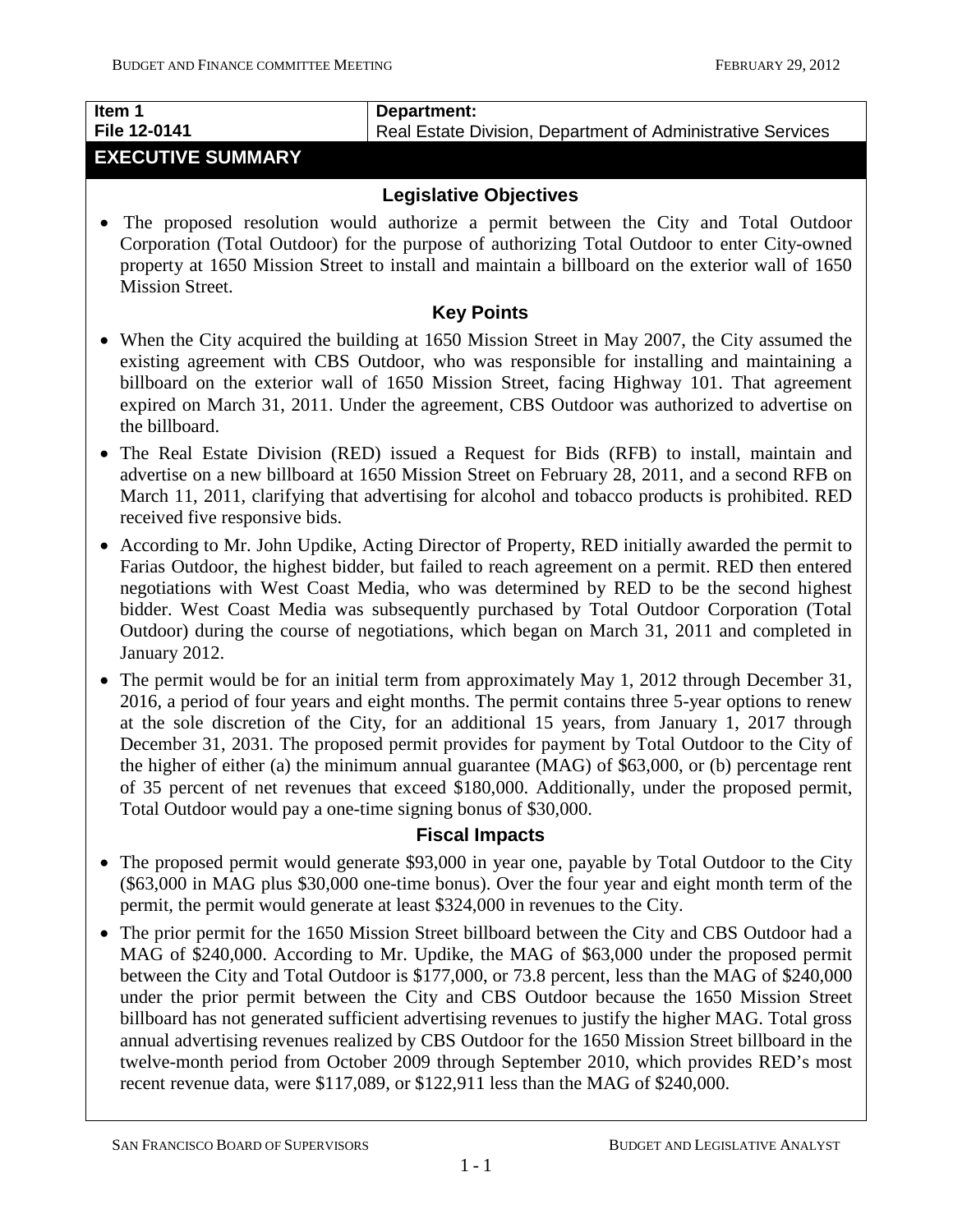## **Policy Issue**

• The billboard on 1650 Mission Street is the only billboard advertising on a City-owned building. Proposition G, approved by the voters in March 2002, prohibits new general advertising signs, or billboards, within the City that were not in place as of March 5, 2002. RED was able to solicit a new advertising agreement, when the existing agreement between the City and CBS Outdoor terminated, because the 1650 Mission Street billboard was in place prior to March 5, 2002.

## **Recommendation**

• Approve the proposed resolution.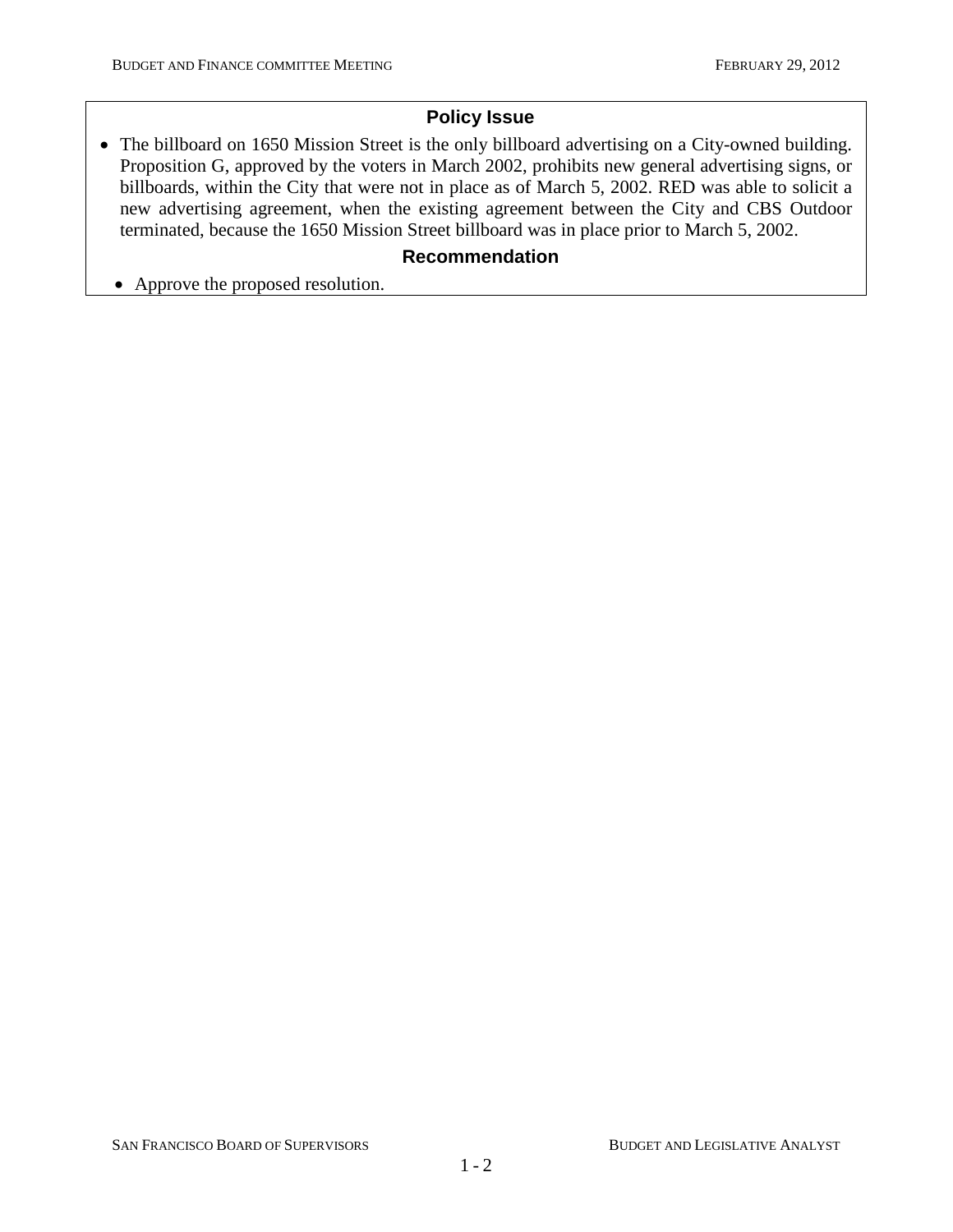# **MANDATE STATEMENT / BACKGROUND**

#### **Mandate Statement**

Under Charter Section 9.118(c), leases exceeding ten years and/or having anticipated revenue of \$1,000,000 or more are subject to Board of Supervisors approval.

#### **Background**

The City acquired a building at 1650 Mission Street in May 2007, which houses the Planning Department and the Department of Building Inspection. When the City acquired 1650 Mission Street, the City assumed an agreement with CBS Outdoor for billboard advertising on the exterior wall of the building, facing Highway 101. Under that agreement, CBS Outdoor paid the City the greater of the Minimum Annual Guarantee (MAG) of \$240,000 per year, or 50 percent of the gross advertising revenues received by CBS Outdoor. CBS Outdoor did not generate sufficient advertising revenues to pay percentage rent, and therefore paid the City the MAG of \$240,000 per year from May 2007 through termination of the agreement on March 31, 2011.

The City's Real Estate Division (RED) issued an initial Request for Bids (RFB) to 19 outdoor advertising firms to advertise on the 1650 Mission Street billboard on February 28, 2011, and a second RFB on March 11, 2011, clarifying that advertising for alcohol and tobacco products is prohibited. According to Mr. John Updike, Acting Director of Property, the alcohol and tobacco product advertising restrictions did not affect the original bids, and therefore, RED confirmed the original bid results on March 17, 2011. Table 1 shows the bid results.

| <b>Respondent</b>                           | 1 <sup>st</sup> Year<br>$\textbf{MAG}^1$ | <b>Annual Increases</b><br>for the Initial<br><b>Estimated 5 Year</b><br><b>Term</b> |
|---------------------------------------------|------------------------------------------|--------------------------------------------------------------------------------------|
| Farias Outdoor                              | \$140,000                                | 5%                                                                                   |
| West Coast Media/Total Outdoor <sup>2</sup> | 105,000                                  | 0%                                                                                   |
| Radiant                                     | 110,000                                  | 0%                                                                                   |
| <b>CBS</b> Outdoor (Previous Permit)        | 100,000                                  | 3%                                                                                   |
| <b>Foster Interstate</b>                    | 60,000                                   | 0%                                                                                   |

**Table 1 Results of the Request for Bids for 1650 Mission Street Billboard Advertising**

Source: Real Estate Division

<sup>1</sup> The MAG proposed by each bidder was based on the ability to advertise on illuminated billboards.

<sup>2</sup> West Coast Media/Total Outdoor proposed an additional one-time signing bonus of \$30,000.

RED calculated the bid results based on each bidder's proposed MAG for the first five years of the permit, including any annual percentage increases to the MAG or one-time signing bonuses.<sup>[1](#page-1-0)</sup> According to Mr. Updike, RED initially awarded the permit to Farias Outdoor, but failed to

<span id="page-3-0"></span><sup>&</sup>lt;sup>1</sup> RED's calculations of the bid results for the estimated five-year term of the permit are as follows: (a) Farias (\$773,588); (b) West Coast Media/Total Outdoor (\$555,000); (c) Radiant (\$550,000, with the condition that the City trim trees along Otis Street, Mission Street, and Van Ness Avenue); (d) CBS Outdoor (\$531,375); and (e) Foster Interstate (\$300,000).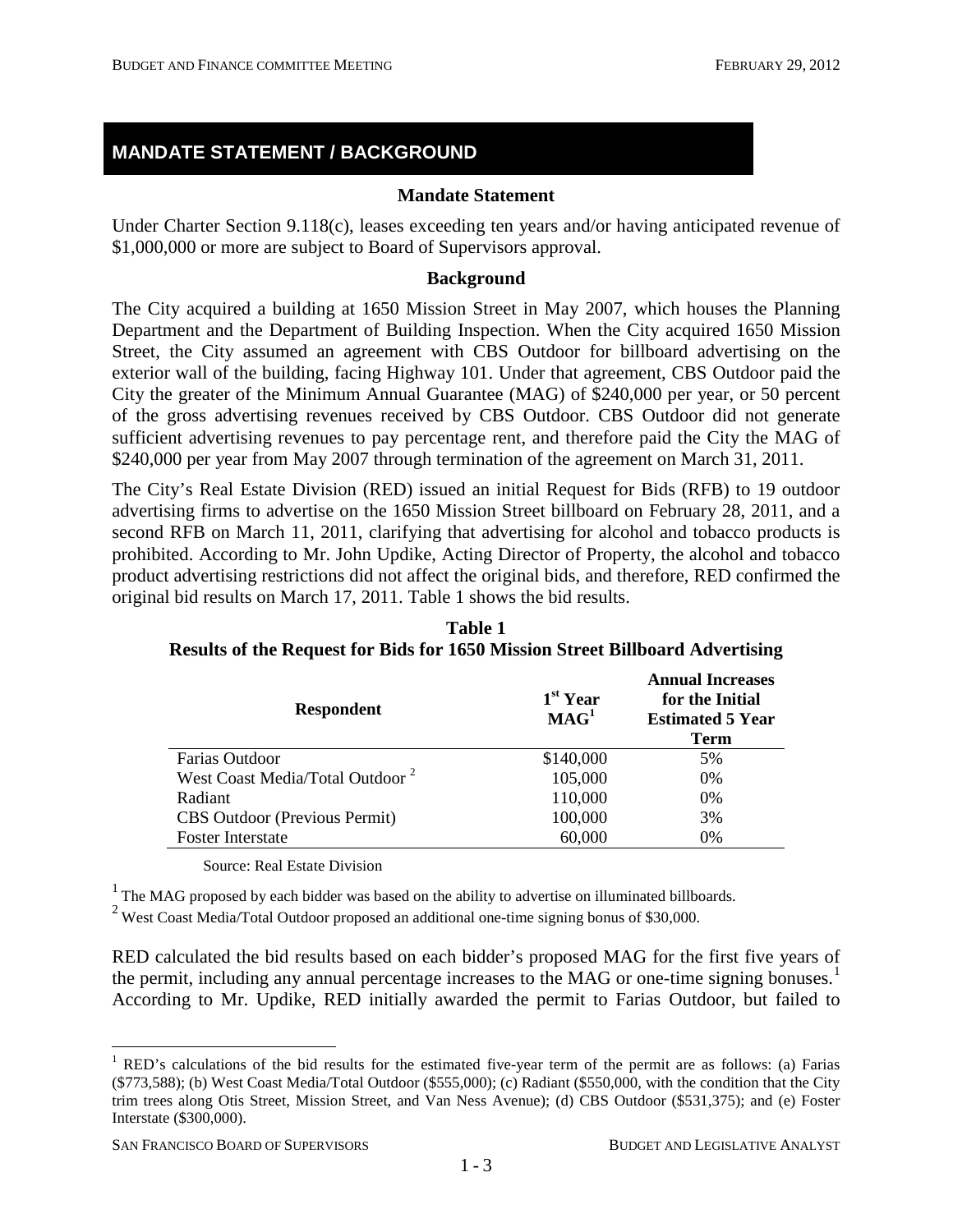reach agreement on a permit. RED terminated negotiations with Farias Outdoor on March 31, 2011.

RED then entered negotiations with West Coast Media, who was determined by RED to be the second highest bidder. West Coast Media was subsequently purchased by Total Outdoor Corporation (Total Outdoor) during the course of negotiations, which began on March 31, 2011, and were completed in January 2012.

## **DETAILS OF PROPOSED LEGISLATION**

The proposed resolution would approve the execution of a permit between the City and Total Outdoor, authorizing Total Outdoor's access to 1650 Mission Street in order to install and maintain the 28 foot by 99 foot exterior advertising billboard. Final negotiated terms of the permit include:

- All necessary regulatory approvals are secured by Total Outdoor by April 15, 2012;
- Initial term from approximately May 1, 2012, after all regulatory permits are secured, to December 31, 2016, a period of four years and eight months;
- Three 5-year options to renew at the sole discretion of the City, for an additional 15 years, from January 1, 2017 through December 31, 2031;
- 5 percent increase to the base MAG at the exercise of each of the three 5-year options to renew;
- One-time bonus fee of \$30,000 payable by Total Outdoor to the City at the commencement of the permit;
- Payment by Total Outdoor to the City of either the higher of the MAG of \$63,000 or percentage rent, as noted below;
- If the Planning Commission approves Total Outdoor's application to illuminate the billboard, as noted below, the MAG will be \$105,000, consistent with West Coast Media/Total Outdoor's bid as shown in Table 1 above;
- Percentage rent of 35 percent share of net revenues that exceed \$180,000 (if higher than the  $MAG)^2$  $MAG)^2$ ; and
- Security Deposit of \$10,000.

According to Mr. Updike, although the five bidders, shown in Table 1 above, submitted bids based on the ability to illuminate the billboard, RED determined during negotiations with West Coast Media/Total Outdoor that the subject billboard did not have a Planning Department permit for illumination. Therefore, RED negotiated a two-tier MAG: (a) the lower MAG of \$63,000 if Total Outdoor does not obtain a Planning Department permit for illumination; and (b) the higher MAG of \$105,000 if Total Outdoor does obtain a Planning Department permit for illumination.

<span id="page-4-0"></span> $2$  Net revenues are calculated as the lesser of (a) gross revenues minus commissions by Total Outdoor to third party advertising agencies; or (b) 16.67 percent of gross revenues.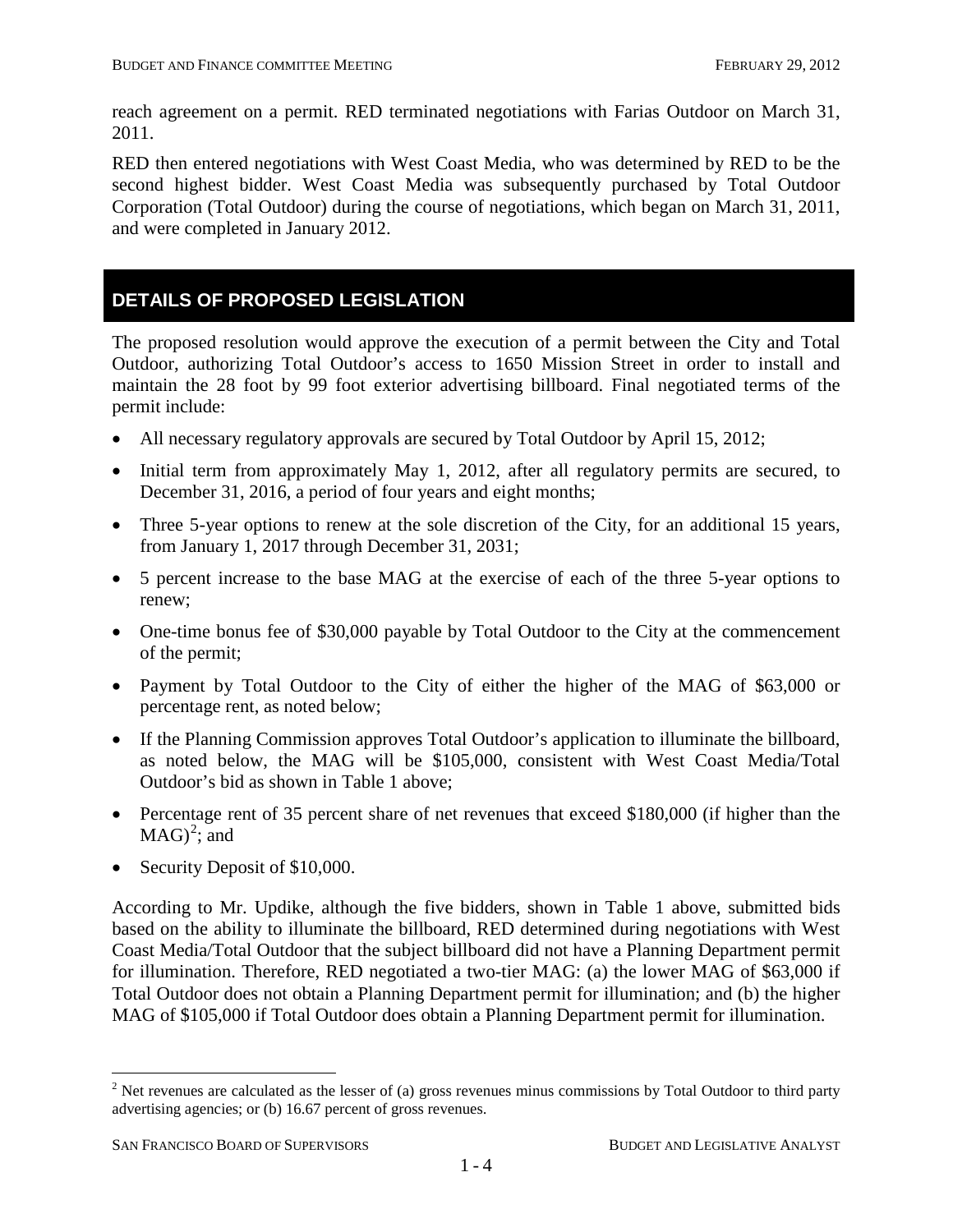According to Mr. Updike, the installation of the billboard on the exterior wall of 1650 Mission Street requires California Department of Transportation approval (Caltrans) because the billboard faces Highway 101.

## **FISCAL IMPACTS**

The proposed permit would generate \$93,000 in year one (MAG of \$63,000 plus a \$30,000 onetime bonus). Over the four-year, eight-month initial term, the permit would generate a MAG of  $$324,000.<sup>3</sup>$  $$324,000.<sup>3</sup>$  $$324,000.<sup>3</sup>$ 

The proposed permit provides for percentage rent if percentage rent exceeds the MAG. Percentage rent is calculated at 35 percent of net advertising revenues, which exceed \$180,000. For example, if net advertising revenues equal \$210,000, annual rent would be \$73,500 (35 percent of \$210,000), or \$10,500 more than the MAG of \$63,000.

As noted above, the prior permit for the 1650 Mission Street billboard advertising between the City and CBS Outdoor required a MAG of \$240,000. Although the permit provided for percentage rent of 50 percent of gross revenues, if such percentage rent were higher than the MAG, CBS Outdoor never paid more than the MAG of \$240,000.

According to Mr. Updike, the MAG of \$63,000 under the proposed permit between the City and Total Outdoor is \$177,000, or 73.8 percent less than the MAG of \$240,000 under the prior permit between the City and CBS Outdoor because the 1650 Mission Street billboard has not generated sufficient advertising revenues to justify the higher MAG. Total gross annual advertising revenues received by CBS Outdoor for the 1650 Mission Street billboard during the twelve-month period from October 2009 through September 2010, which provides RED's most recent revenue data, were \$117,089, or \$122,911 less than the MAG of \$240,000 which was payable by CBS Outdoor to the City. As noted in Table 1 above, CBS Outdoor proposed a MAG of \$100,000 in response to the RFB, as compared to the prior MAG of \$240,000 paid by CBS Outdoor.

# **POLICY ISSUE**

The billboard on 1650 Mission Street is the only billboard advertising on a City-owned building. Proposition G, approved by the voters in March 2002, prohibits new general advertising signs, or billboards, within the City that were not in place as of March 5, 2002. The Real Estate Division was able to solicit a new advertising agreement, when the existing agreement between the City and CBS Outdoor terminated, because the 1650 Mission Street billboard was in place prior to March 5, 2002.

# **RECOMMENDATION**

Approve the proposed resolution.

<sup>&</sup>lt;sup>3</sup> \$93,000 in year one, plus \$63,000 in years two through four (for a total of \$189,000), plus \$42,000 for eight months in year five, equal \$324,000.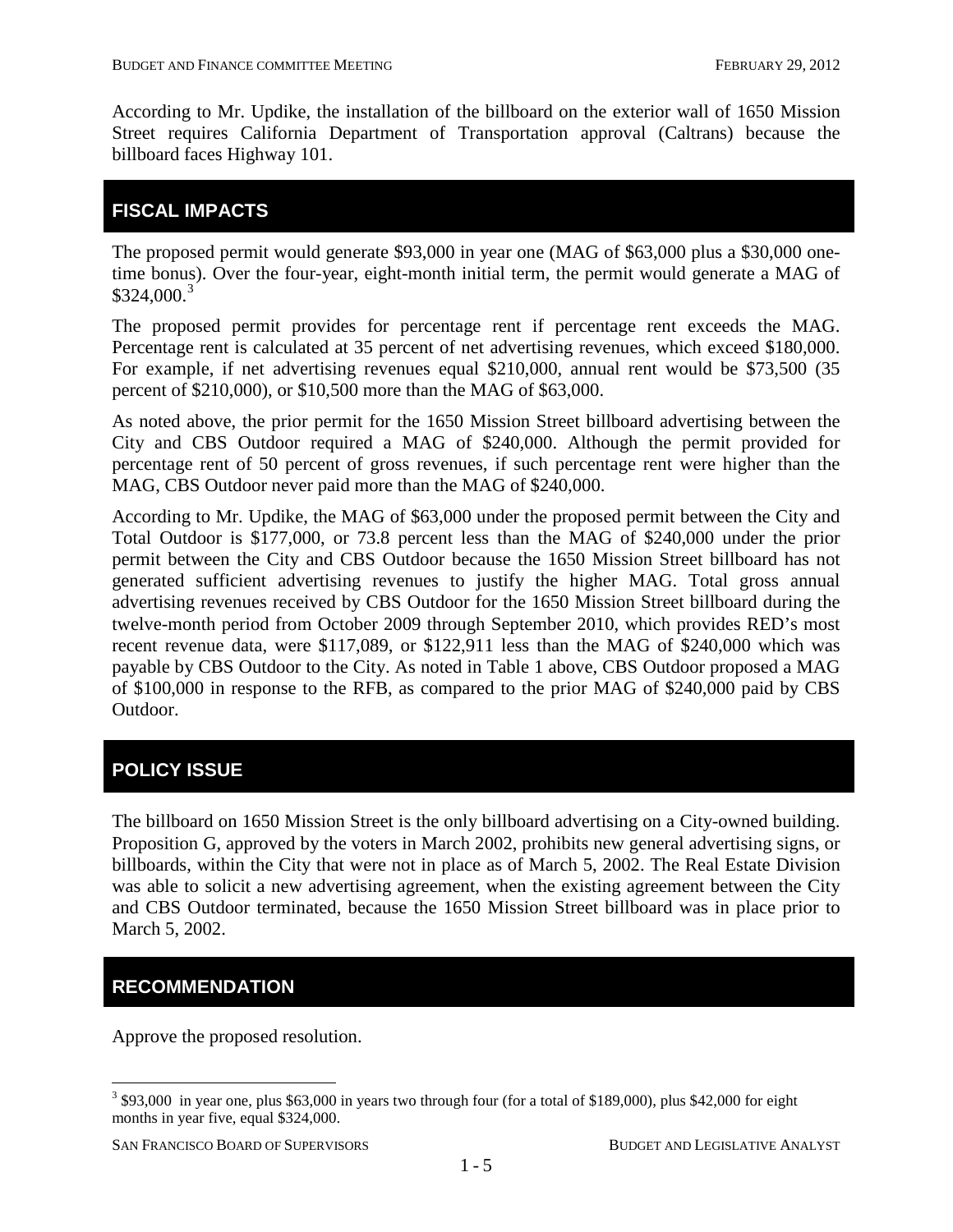#### **Item 2 File 12-0120**

# **EXECUTIVE SUMMARY**

## **Legislative Objectives**

Department of Public Works (DPW)

**Department:** 

• The proposed ordinance would appropriate \$962,038 in State Proposition 1B Highway Safety, Traffic Reduction, Air Quality and Port Security Bond interest earnings, placing \$52,600 on Controller's Reserve pending receipt of such future interest earnings.

#### **Key Points**

- The Planning Department issued a Draft Public Realm Plan for Fisherman's Wharf in 2010, which identified five blocks of Jefferson Street for improvements to the street and streetscape, which includes signs and signals, sidewalks, curb ramps, street trees, street lighting, site furnishings, and storm water infrastructure. The Jefferson Street Redesign Project consists of two phases: Phase I consists of improvements to the street and streetscape for two blocks of Jefferson Street between Hyde and Jones Streets; and Phase II consists of improvements to the street and streetscape for three blocks of Jefferson Street from Jones Street to Powell Street. The proposed ordinance pertains to Phase I.
- The Jefferson Street Redesign Project consists of three options for Phase I, with costs ranging from \$8,740,000 for Option I to \$4,808,000 for Option III.

## **Fiscal Impacts**

- The requested appropriation of \$962,038 in interest earnings would fund Jefferson Street Redesign Phase I costs for design, development of construction documents, and construction administration.
- The budget for Phase I design and development of construction documents is \$706,500. According to Mr. Douglas Legg, Department of Public Works (DPW) Budget Manager, the excess funds of \$255,538 (the requested supplemental appropriation of \$962,038, less \$706,500) will be allocated to construction administration. Because the \$255,538 is not necessary to fund design and construction document development costs, the Budget and Legislative Analyst recommends placing the \$255,538 on Budget and Finance Committee reserve, pending details on how these funds will be spent during the construction phase of the Phase I Jefferson Street Redesign Project.

#### **Policy Issue**

<span id="page-6-0"></span>• As of the writing of this report, DPW has not identified funding for the construction of Phase I of the Jefferson Street Redesign Project. According to Mr. Legg, DPW submitted a request in January 2012 to the City's Capital Planning Committee for approval of \$8,682,434 in General Fund monies in the FY 2012-13 budget to pay for the total costs of Phase I of the Jefferson Street Redesign Project. The February 13, 2012 Capital Planning Committee recommended appropriation of \$962,038 for design and construction document development. Although Capital Planning Committee recommendations for FY 2012-13 for total Phase I Jefferson Street Redesign Project costs will not be available until May 2012, Mr. Legg states that DPW is requesting the supplemental appropriation of \$962,038 from State Bond interest earnings, prior to approval of the total requested funds by the Capital Planning Committee, because the Mayor's Office wants to complete Phase I of the Jefferson Street Redesign Project in time for the America's Cup in September 2013.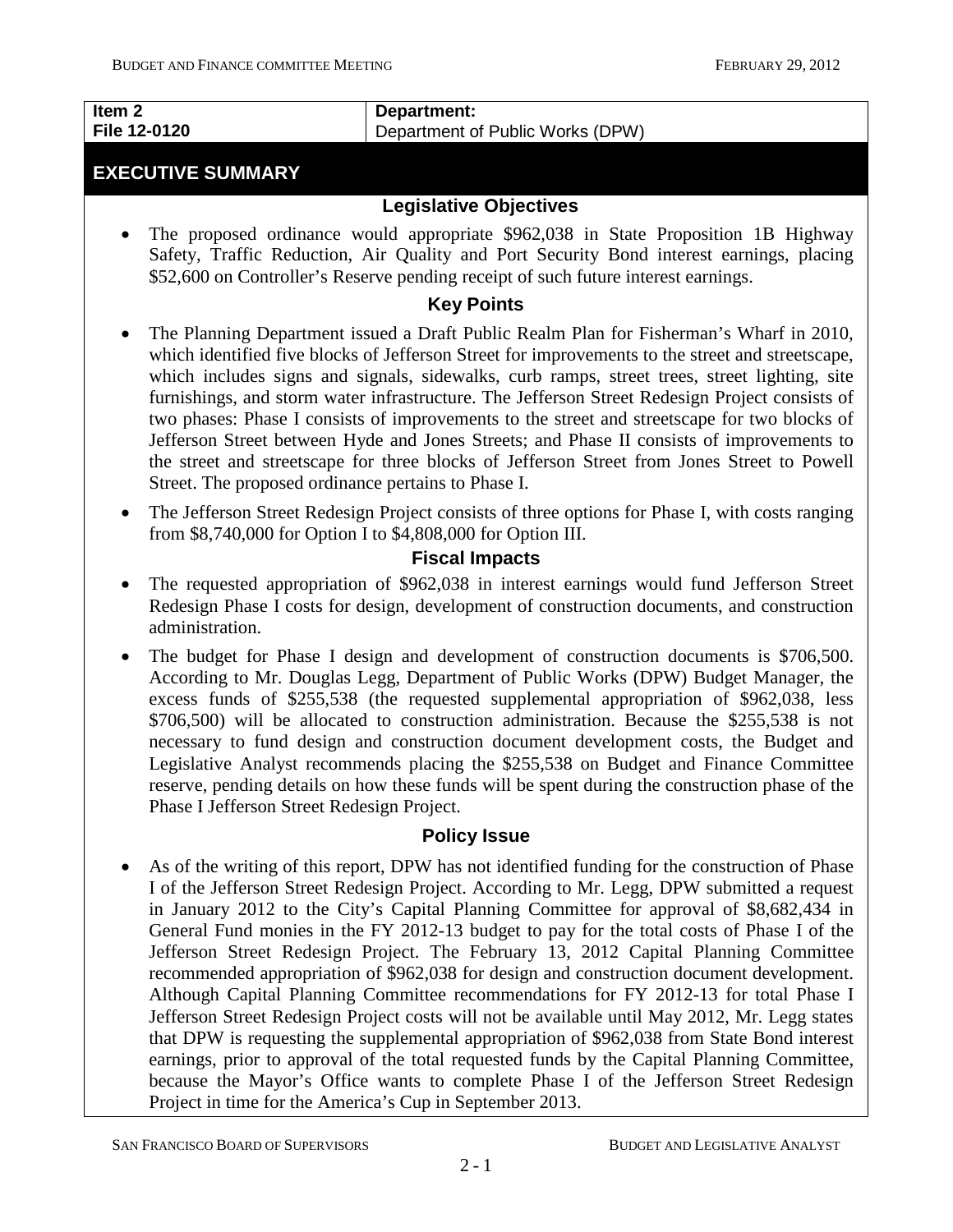• Mr. Legg states that the request for \$962,038, which is to be expended for design, development of construction documents, and construction administration, is based on the current estimated updated total costs of \$8,740,000 for Option I of the Phase I Jefferson Street Redesign Project. If the Capital Planning Committee recommends General Fund monies of less than \$8,740,000, Mr. Legg states that DPW will reduce the design costs accordingly.

#### **Recommendations**

- Amend the proposed ordinance to place \$255,538 on Budget and Finance Committee reserve, pending details on how these funds will be spent during the construction phase of the Phase I Jefferson Street Redesign Project.
- Approval of the proposed ordinance, as amended, is a policy matter for the Board of Supervisors.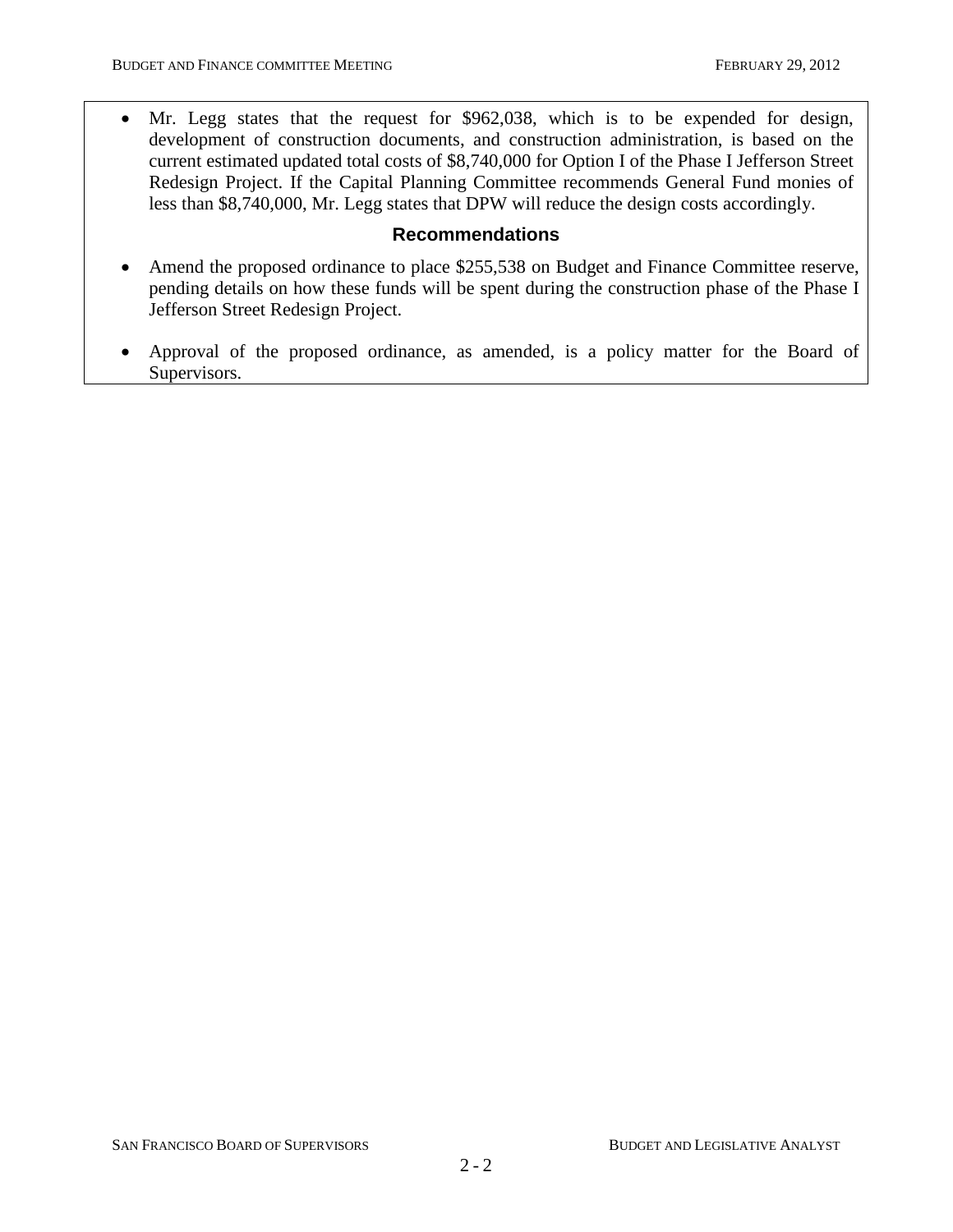## **MANDATE STATEMENT / BACKGROUND**

#### **Mandate Statement**

Charter Section 9.105 requires that amendments to the Annual Appropriation Ordinance be approved by ordinance by the Board of Supervisors, and may not be adopted unless the Controller certifies the availability of funds.

#### **Background**

#### **Fisherman's Wharf Public Realm Plan**

On November 2 and November 3, 2006, the Fisherman's Wharf Community Benefit District  $(CBD)^1$  $(CBD)^1$  convened a two-day community process in which residents, merchants, and other stake holders collaborated on a future vision for the Fisherman's Wharf area. The result was the Fisherman's Wharf Vision Plan, released in December of 2006, which identified opportunities to improve Fisherman's Wharf streets and sidewalks to provide better access for pedestrians, bicycles, and San Francisco residents. The plan priorities included developing (a) a comprehensive retail merchandising plan, (b) a parking management plan, (c) urban design guidelines, (d) a comprehensive open-space plan, and (e) a funding plan.

In 2008, the Planning Department retained Gehl Architects to conduct a Public Space and Public Life Study for Fisherman's Wharf. The goal of the study was to describe the current state of public life in and around Fisherman's Wharf and to highlight the opportunities and challenges for that area. The study found eight major challenges including (a) weak links to the water, (b) an inactive waterfront, (c) poor pedestrian links to adjacent neighborhoods, (d) poor conditions for walking and cycling, (e) uninviting streetscapes,<sup>[2](#page-8-0)</sup> (f) lack of public space, (g) few attractions for local residents, and (h) lack of district identity.

On June 8, 2010, as a follow up to the Public Space and Public Life Study for Fisherman's Wharf, the Planning Department issued a Draft Public Realm Plan for Fisherman's Wharf, which described (a) the existing conditions, (b) the proposed redesign of Jefferson Street, (c) design guidelines for other streets in and around Fisherman's Wharf, (d) potential parking and circulation solutions, (e) public open space solutions, and (f) overall urban design guidelines. The Draft Public Realm Plan also suggested solutions to the challenges identified by Gehl Architects in the Public Space and Public Life Study, including the creation of a (a) Waterfront District, (b) Walkable District, (c) Diverse District, and (d) District Identity.

#### **Jefferson Street Redesign Project**

In April 2011, the Planning Department completed an Environmental Impact Report (EIR) for the Jefferson Street Redesign Project.

<sup>&</sup>lt;sup>1</sup> The Fisherman's Wharf Community Benefit District (FWCBD) is an organization founded in 2005 by business and property owners in the Fisherman's Wharf neighborhood to "preserve and enhance its vast San Francisco waterfront landscape and multi-cultural heritage, while integrating modern efficiencies to enrich the experience of visitors from both near and far." The FWCBD is funded through an annual assessment on residential property value or annual sales of property owners within the CBD. 2 Streetscapes are defined as signs and signals, sidewalks, curb ramps, street trees, street lighting, site furnishings,

<span id="page-8-1"></span><span id="page-8-0"></span>and storm water infrastructure.

SAN FRANCISCO BOARD OF SUPERVISORS BUDGET AND LEGISLATIVE ANALYST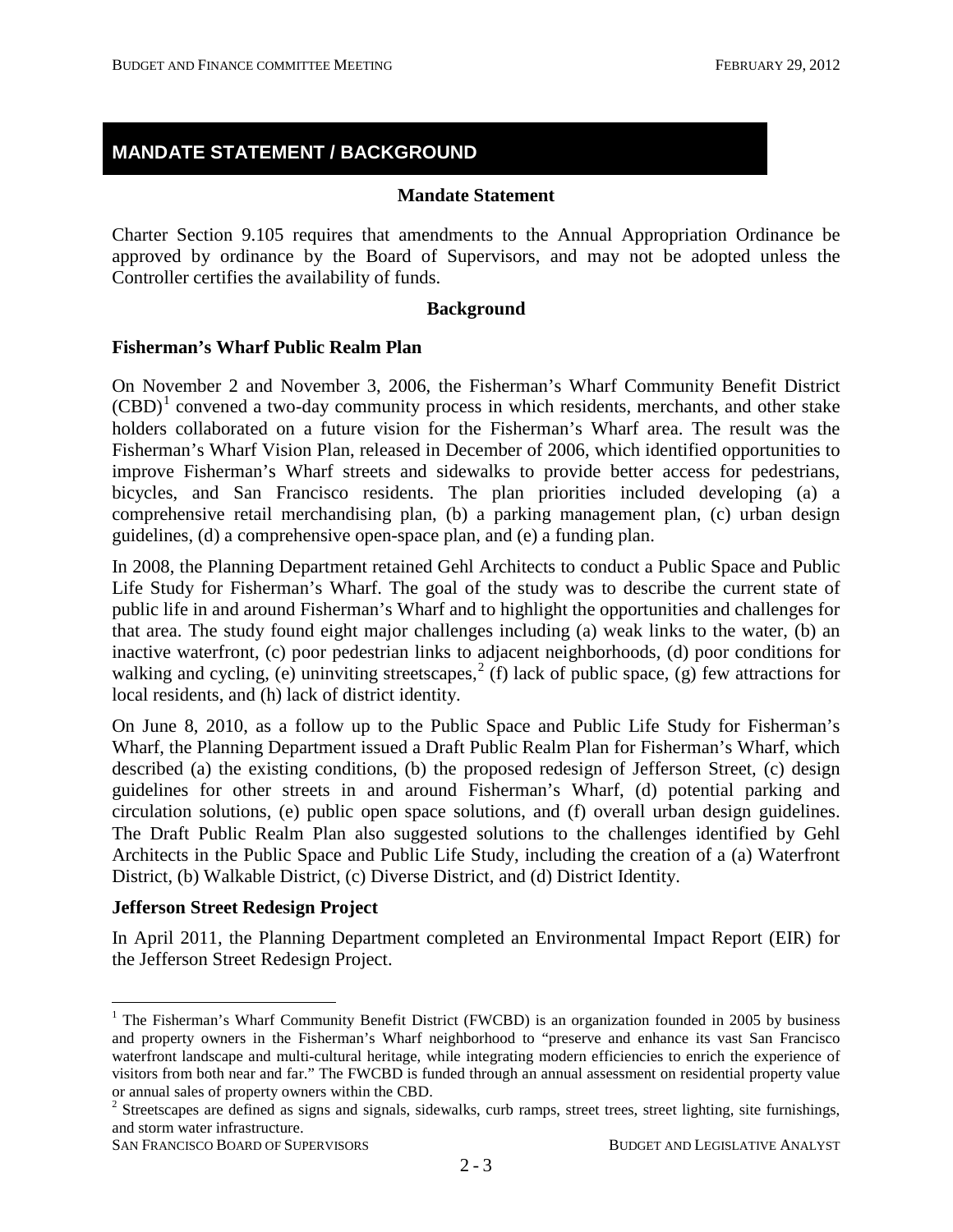In November 2011, the Fisherman's Wharf Community Benefit District retained the Roma Design Group, an urban design consultant, to develop the initial design concept. The Department of Public Works (DPW) also conducted a street survey for the entire five-block corridor of Jefferson Street between Hyde Street and Powell Street. The initial design concept for the Jefferson Street Redesign Project changes the roadway to make it more pedestrian and bicycle friendly by (a) removing the parking on both sides of the street, (b) adding a unified café zone on the north side of the street, and (c) changing the road and curbs to a granite surface.

The proposed redesign of Jefferson Street, as presented to the Capital Planning Committee on February 13, 2012, is a two-phase project. Phase I is the two-block streetscape on Jefferson Street between Hyde and Jones Streets. Phase II of the plan would include the three-block streetscape on Jefferson Street from Jones Street to Powell Street.

According to Mr. Douglas Legg, DPW Budget Manager, there are three construction options for Phase I of the Jefferson Street Redesign, shown in Table 1 below:

|            | Description                            | <b>Phase I Costs</b> |
|------------|----------------------------------------|----------------------|
|            | The original Roma plan from            |                      |
|            | November of 2011 (as described         |                      |
| Option I   | above) included a redesign of the      |                      |
|            | right-of-way, granite streets, granite |                      |
|            | curbs, and a unified café zone         | \$8,740,000          |
|            | Similar to Option 1 but reduced in     |                      |
|            | scope by the deletion of the granite   |                      |
| Option II  | curbs and the deletion of the café     |                      |
|            | zone. The right-of-way changes and     |                      |
|            | the granite street would remain.       | \$6,277,000          |
|            | Similar to Option II but changing the  |                      |
| Option III | granite streets to standard asphalt    |                      |
|            | streets. The right-of-way changes      |                      |
|            | would remain.                          | \$4,808,000          |

#### **Table 1: Approximate Costs of the Current Phase I Options\***

\*The costs in the table represent the total cost of each option, including the design and other preconstruction work.

The City's Capital Plan for 2012-2021 identifies the Jefferson Street Redesign Project as an emerging need<sup>[3](#page-8-1)</sup>. According to Mr. Brian Strong, Director of the Capital Planning Program, because the Jefferson Street Redesign Project was identified by the Planning Department as an emerging need project, requiring further development, a funding source for the total Phase I Jefferson Street Redesign Project costs was not identified in the City's Capital Plan.

# **DETAILS OF PROPOSED LEGISLATION**

The proposed ordinance would appropriate \$962,038 in interest earnings from State Proposition 1B Highway Safety, Traffic Reduction, Air Quality and Port Security Bond funds previously allocated to San Francisco, as shown in Table 2 below.

<span id="page-9-0"></span><sup>&</sup>lt;sup>3</sup> The 2012-2021 Capital Plan identifies (a) General Fund facilities and infrastructure requiring major repair or improvement over the next ten years, at an estimated cost of \$4.9 billion, and (b) emerging needs, which are projects that require further development.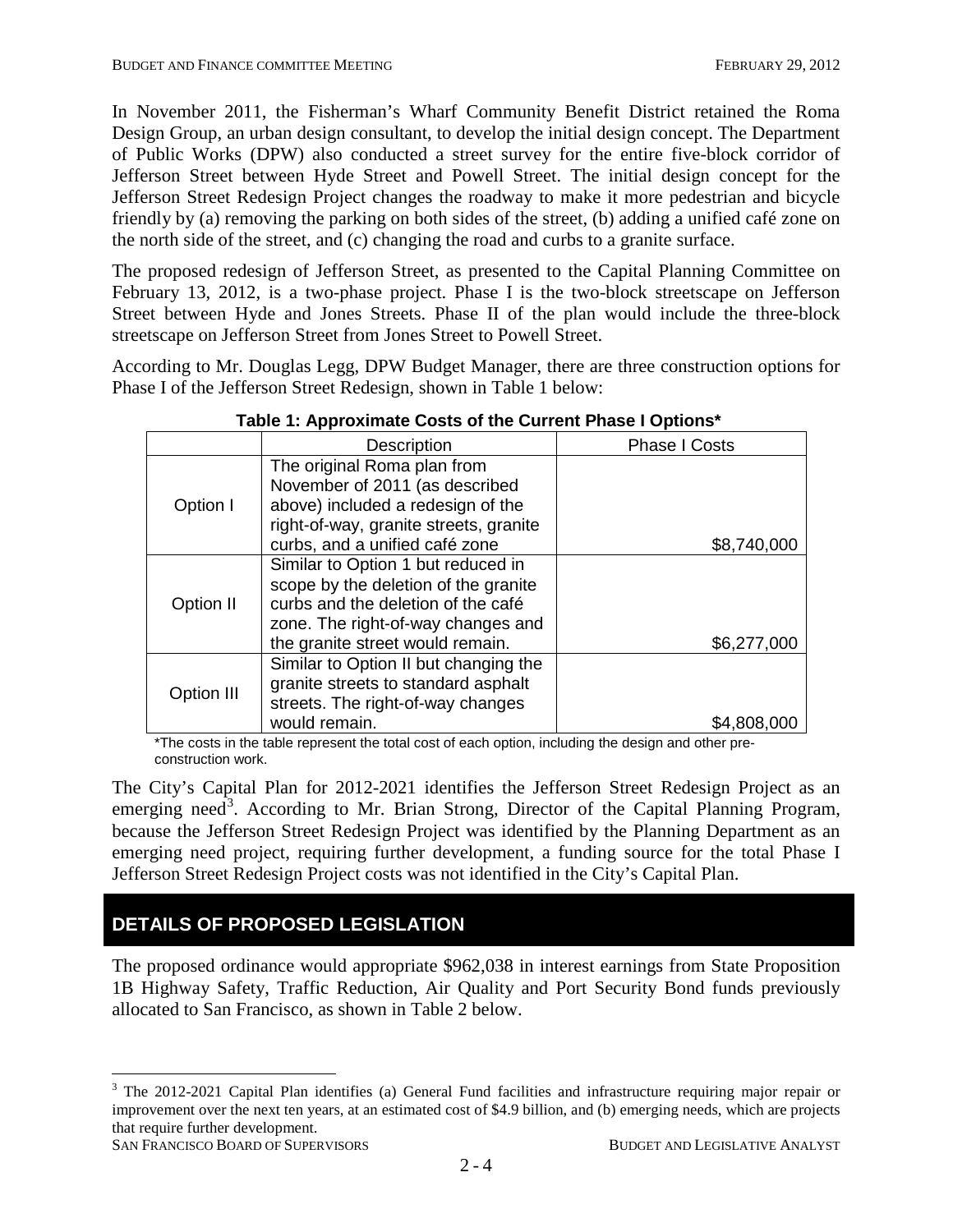| <b>Table 2: Sources of Funds</b>          |           |  |  |
|-------------------------------------------|-----------|--|--|
| State Proposition 1B Funds:               |           |  |  |
| Interest earnings received as of February |           |  |  |
| 3, 2012                                   | \$909,438 |  |  |
| Future estimated interest earnings        | 52,600    |  |  |
| Гоtal                                     | \$962,038 |  |  |

In accordance with the proposed ordinance, \$52,600 in future interest earnings would be placed on Controller's reserve, pending receipt of such interest earnings.

The Capital Planning Committee recommended the proposed supplemental appropriation of \$962,038 to fund design, construction document development, and construction administration costs for Phase I of the Jefferson Street Redesign Project, at the February 13, 2012 Capital Planning Committee.

# **FISCAL IMPACTS**

According to Mr. Legg, since 2007, the Board of Supervisors has appropriated \$39,812,401 in State Proposition 1B Highway Safety, Traffic Reduction, Air Quality and Port Security Bond funds, previously allocated to San Francisco, for various City street improvement projects. As of February 3, 2012, the City has earned interest income of \$909,438 on the principal of \$39,812,401 and estimates future interest earnings of \$52,600. The proposed ordinance would appropriate \$962,038 in interest earnings, including \$909,438 received as of February 3, 2012, plus \$52,600 in future interest earnings, for the design, development of construction documents, and construction administration for Phase I of the Jefferson Street Redesign Project.

The requested appropriation of \$962,038 would be expended as shown in Table 3 below.

| Table 3: Phase I Design Services Provided by DPW and Other City Staff |           |
|-----------------------------------------------------------------------|-----------|
| Landscape Design                                                      | \$266,500 |
| Straate & Highwave Daeign                                             | 150.000.  |

| Landscape Design                                             | ນ∠00.ວ∪∪  |
|--------------------------------------------------------------|-----------|
| Streets & Highways Design                                    | 150,000   |
| <b>Electrical Design</b>                                     | 25,000    |
| <b>Hydraulics Design</b>                                     | 118,500   |
| <b>Bureau of Construction Management Staff</b>               | 8,000     |
| <b>Contract Preparation</b>                                  | 14,000    |
| Bureau of Street Management - Legislation                    | 11,000    |
| Bureau of Street Management - Surveys                        | 40,000    |
| Bureau of Street Management - Hazardous Materials Mitigation | 92,000    |
| <b>Project Management</b>                                    | 63,000    |
| <b>Municipal Transportation Agency - Traffic</b>             | 8,500     |
| <b>Total</b>                                                 | 796,500   |
| <b>City Planning funds</b>                                   | 90,000    |
| <b>Net</b>                                                   | \$706,500 |
|                                                              |           |
| Supplemental Request (Proposed Ordinance)                    | 962,038   |
| Net to be applied to Construction Administration Phase       | \$255,538 |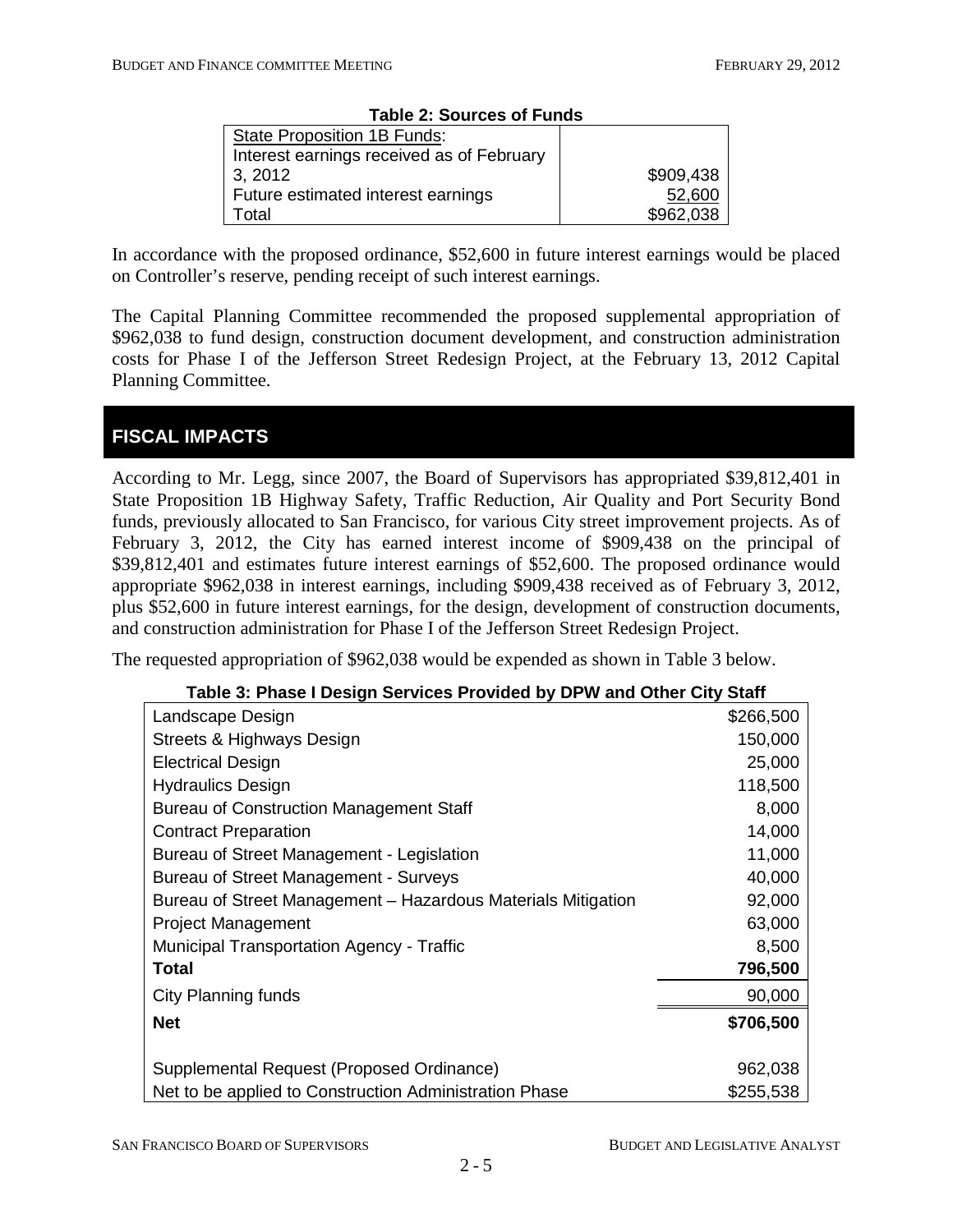According to Mr. Legg, the Mayor's Office would like to have Phase I of the Jefferson Street Redesign Project completed in time for the America's Cup in July 2013. Due to the time constraints imposed by the America's Cup and overall fiscal constraints, Mr. Legg believes Options II or III, having estimated total project costs ranging from \$4,808,000 to \$6,277,000, are currently the most likely options (see Table 1 above). The current schedule for Phase I is shown in Table 4 below.

| <b>Date</b>        | <b>Milestone</b>                            |
|--------------------|---------------------------------------------|
| Late February 2012 | Initiate Construction Drawings              |
| June 2012          | <b>Construction Drawings Completed</b>      |
|                    | <b>Bidding Process Begins</b>               |
| September 2012     | <b>Contract Awarded</b>                     |
| October 2012       | <b>Construction Begins</b>                  |
| June 2013          | Construction is anticipated to be Completed |

According to Mr. Legg, the construction bidding process will follow the standard construction bidding process as outlined in Chapter 6 of the City's Administrative Code.

# **POLICY ISSUE**

#### **DPW has not yet identified funding for the construction of Phase I of the Jefferson Street Redesign Project.**

According to Mr. Legg, in January 2012, DPW requested the Capital Planning Committee to approve  $\overline{\$8,682,434^4\ \text{in}}$  $\overline{\$8,682,434^4\ \text{in}}$  $\overline{\$8,682,434^4\ \text{in}}$  General Fund monies in the FY 2012-13 budget for total Phase I Jefferson Street Redesign Project costs. Although Capital Planning Committee recommendations for FY 2012-13 will not be available until May 2012, Mr. Legg states that DPW is requesting the supplemental appropriation of \$962,038 in State Bond interest earnings, prior to total Phase I Jefferson Street Redesign Project funding approval by the Capital Planning Committee, because the Mayor's Office wants to complete Phase I in time for the America's Cup in September 2013.

Mr. Legg states that the requested \$962,038 for design, development of construction documents, and construction administration is based on the estimated total costs of \$8,740,000 for Option I of the Phase I Jefferson Street Redesign Project. If the Capital Planning Committee recommends General Fund monies of less than \$8,740,000, Mr. Legg states that DPW will reduce the design costs accordingly.

As shown in Table 3 above, the budget for Phase I design and development of construction documents is \$706,500. According to Mr. Legg, the excess funds of \$255,538 (the requested supplemental appropriation of \$962,038, less \$706,500) will be allocated to construction administration. Because the \$255,538 is not necessary to fund design and construction document development costs, the Budget and Legislative Analyst recommends placing the \$255,538 on

SAN FRANCISCO BOARD OF SUPERVISORS BUDGET AND LEGISLATIVE ANALYST 4 The estimated cost of \$8,682,434 was for Option I and has been updated to the new amount of \$8,740,000.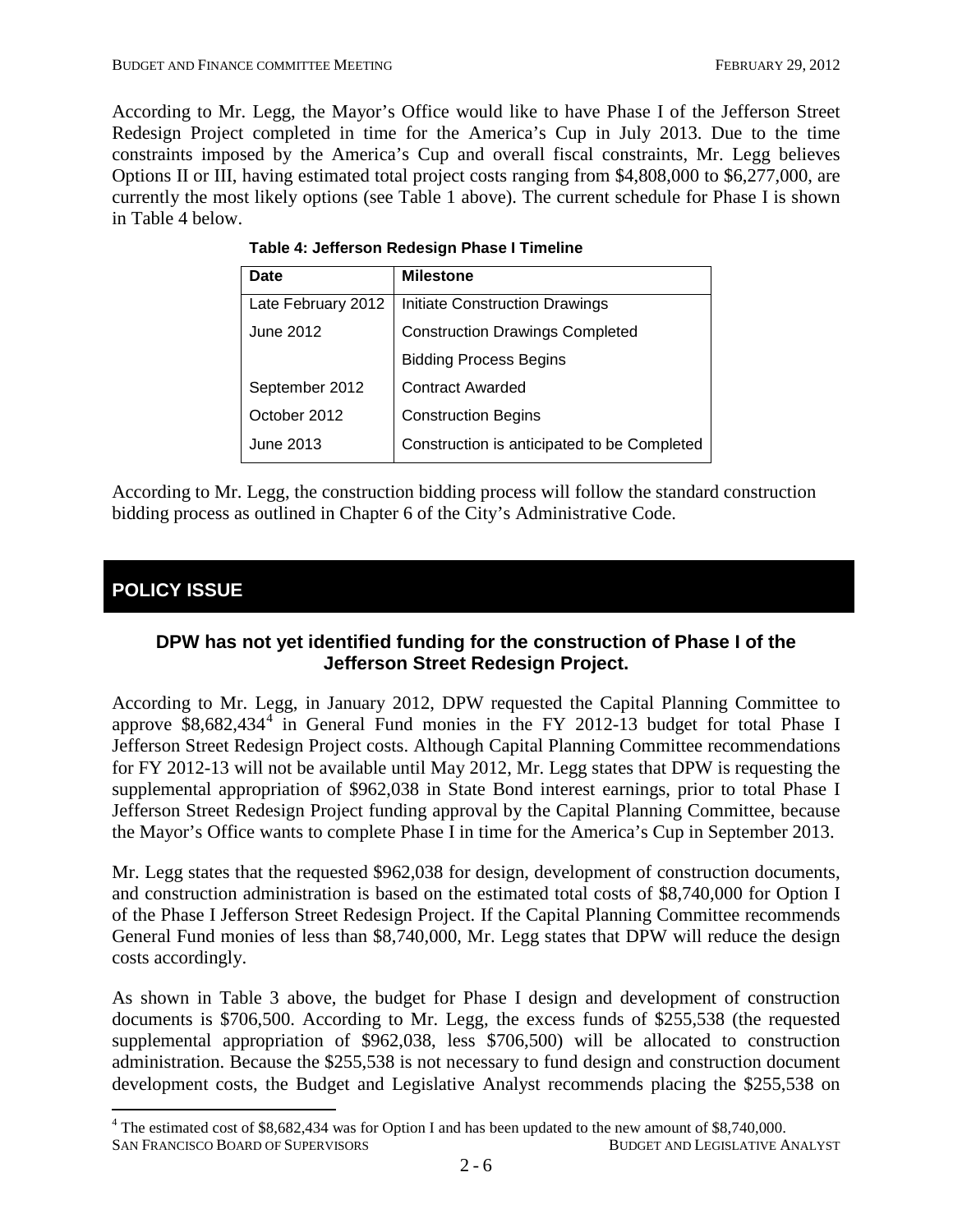Budget and Finance Committee reserve, pending details on how these funds will be spent during the construction phase of the Phase I Jefferson Street Redesign Project.

The Budget and Legislative Analyst considers approval of the proposed supplemental appropriation to be a policy matter for the Board of Supervisors because the City's Capital Planning Committee has not yet recommended funding for construction of Phase I of the Jefferson Street Redesign Project.

## **RECOMMENDATION**

- 1. Amend the proposed ordinance to place \$255,538 on Budget and Finance Committee reserve, pending details on how these funds will be spent during the construction phase of the Phase I Jefferson Street Redesign Project.
- 2. Approval of the proposed ordinance, as amended, is a policy matter for the Board of Supervisors.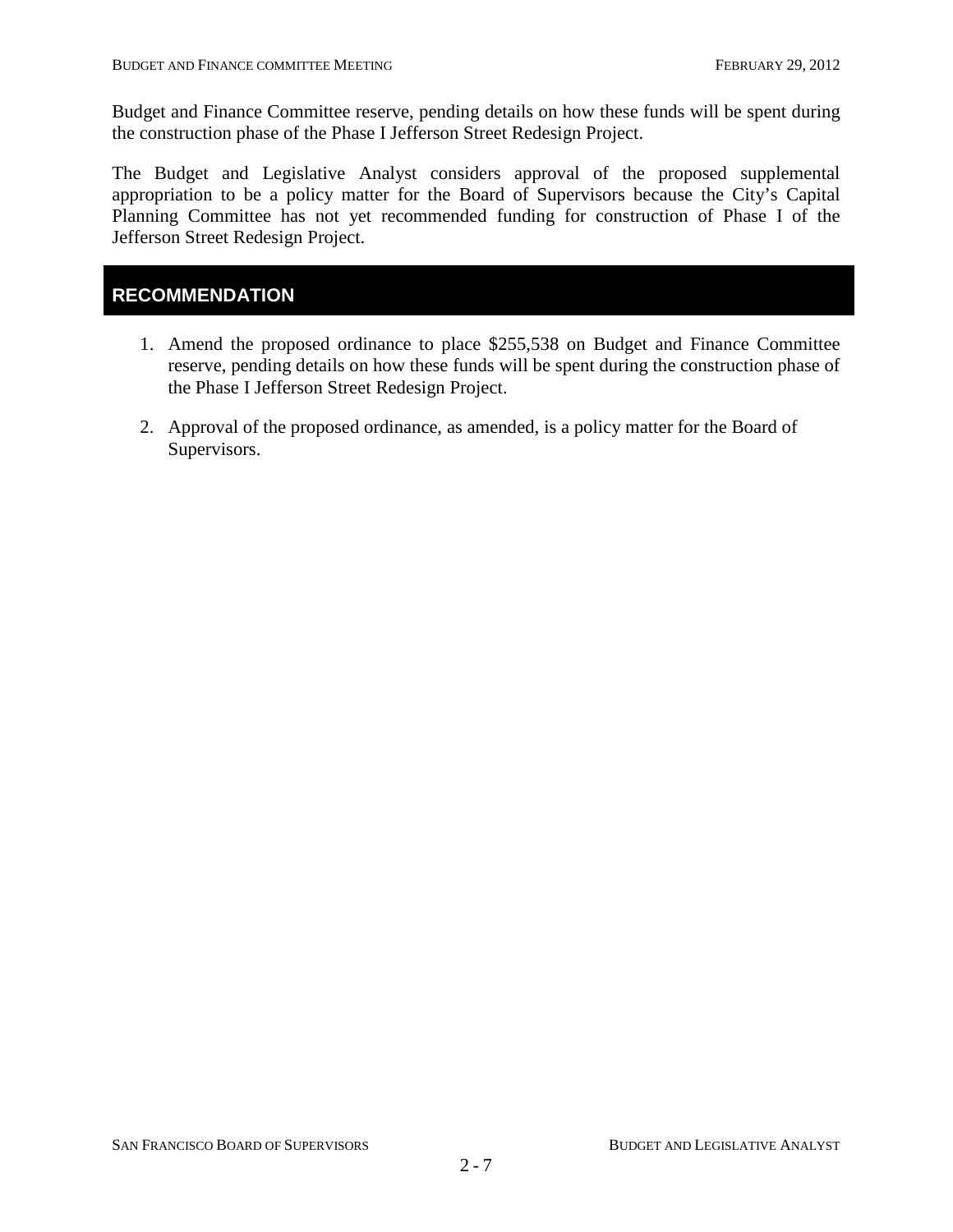| Item <sub>3</sub> | Department: |
|-------------------|-------------|
| File 12-0122      | <b>Port</b> |
|                   |             |

## **EXECUTIVE SUMMARY**

## **Legislative Objectives**

• The Port is requesting an appropriation of \$7,248,350 for Phase I of the Pier 27 Cruise Terminal project, comprised of (a) \$3,448,350 from the Port's Fund Balance, (b) \$2,000,000 of reimbursements from the America's Cup Event Authority, and (c) \$1,800,000 in current 2010 Port Revenue Bond proceeds. These funds are part of the Port's \$62,359,983 budget for Phase I of the Cruise Terminal

#### **Key Points**

- The new Pier 27 Cruise Terminal, expected to be completed in October 2014, will replace the Port's existing cruise terminal at Pier 35. Pier 35 has insufficient capacity for large cruise ships and has difficulty accommodating the operational security needs of the cruise industry. The Pier 27 Cruise Terminal project has a total budget of \$93,121,722, funded by Watermark Condominiums and Seawall Lot 330 sales proceeds, 2010 Port Revenue Bonds, a planned 2012 General Obligation Bond issuance, General Fund contributions, reallocation of existing Port capital project funds, passenger facility charges, and other funding sources. The Host and Venue Agreement (HVA) between the City and the  $34<sup>th</sup>$  America's Cup Event Authority (Event Authority), as previously approved by the Board of Supervisors on December 14, 2010, authorizes the Event Authority to use Pier 27 during the 34<sup>th</sup> America's Cup in 2013. The Event Authority is required to contribute actual costs of up to \$2 million to relocate shoreside power, which allows ships to plug into an electrical power source from the berth so that ship engines can be shut off and emissions eliminated.
- The Board of Supervisors previously determined that the Pier 27 Cruise Terminal project is fiscally feasible, in accordance with Administrative Code Chapter 29 in May of 2011 (File 10- 0920).

## **Fiscal Impacts**

• The Phase I budget for the Pier 27 Cruise Terminal project is \$62,359,983. The Port currently has \$33,111,633 in available funding for the Cruise Terminal project. Approval of the proposed appropriation of \$7,248,350 would result in total available funding of \$40,359,983, or 64.7 percent of the Phase I budget, resulting in a balance needed of \$22,000,000.

#### **Policy Considerations**

- <span id="page-13-0"></span>• The Port has not yet obtained approval for the additional \$22,000,000 needed of the \$62,359,983 Phase I budget. The additional \$22,000,000 will be subject to future Board of Supervisors appropriation approval, including \$15,500,000 in Certificates of Participation (COPs), and \$6,500,000 in General Fund monies.
- The Phase II budget for the Pier 27 Cruise Terminal is \$30,761,739. The Port has identified \$25,456,093 in funding for the Phase II budget of the Pier 27 Cruise Terminal Project of \$30,761,739, resulting in a budget shortfall of \$5,305,646**.**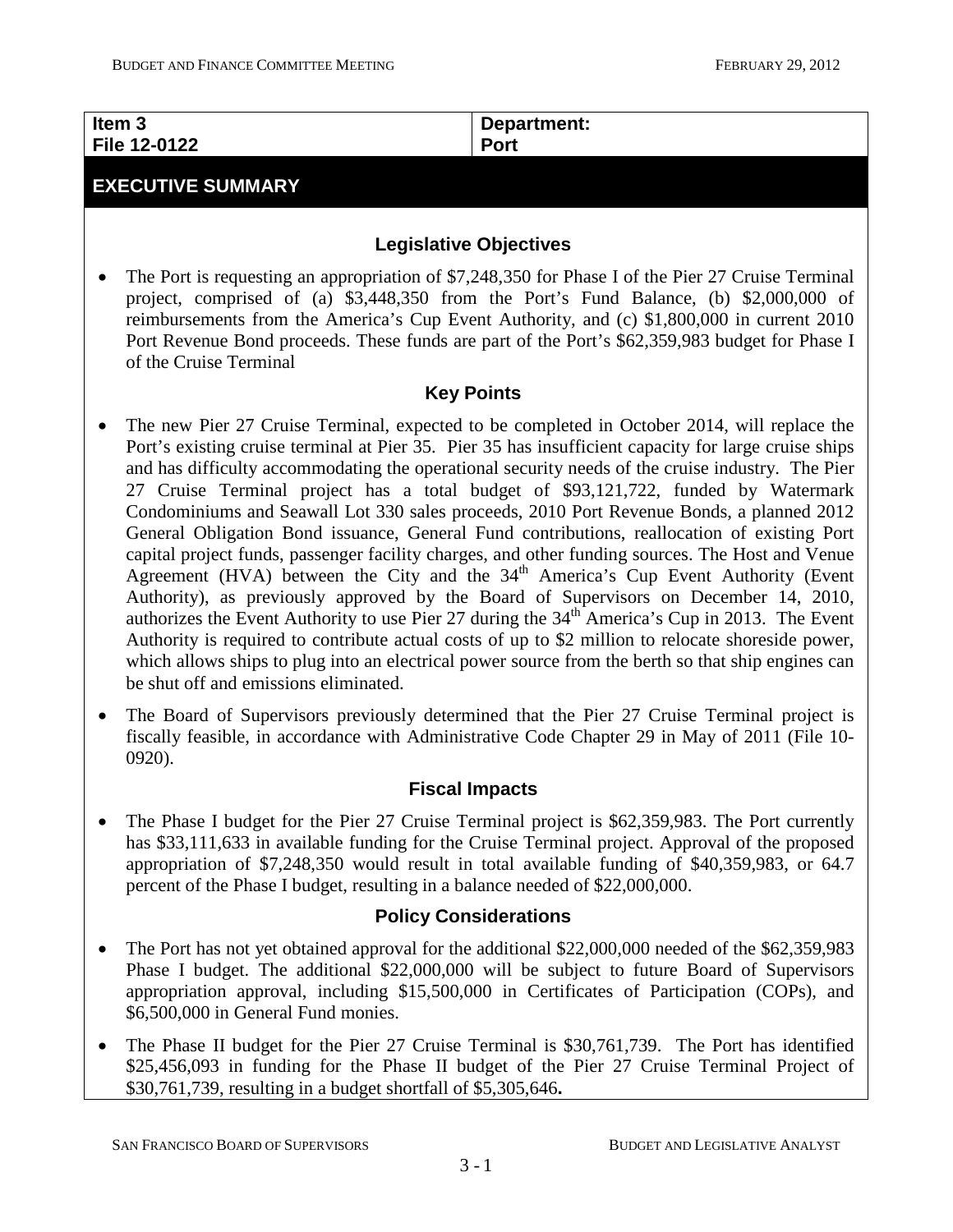- Of the \$25,456,093 in identified Phase II funding, \$9,122,943 are proceeds from a planned 2012 General Obligation Bond measure for Recreation and Park and Port capital projects, requiring future Board of Supervisors approval to place the bond measure on the November 2012 ballot and subject to future 2/3 voter approval.
- Although the Budget and Legislative Analyst recommends approval of the proposed appropriation ordinance, the Budget and Legislative Analyst notes that the completion of Phase I of the Port's proposed Pier 27 Cruise Terminal project requires future Board of Supervisors approval of (a) issuance of \$15,500,000 in Certificates of Participation (COPs) and (b) appropriation of \$6,500,000 in General Fund monies.

#### **Recommendations**

- Approve the proposed ordinance.
- Request the Port to submit a written report to the Board of Supervisors by April 30, 2012 regarding the status of the present budget shortfall of \$5,305,646 remaining in the Phase II budget for the Port's Pier 27 Cruise Terminal Project.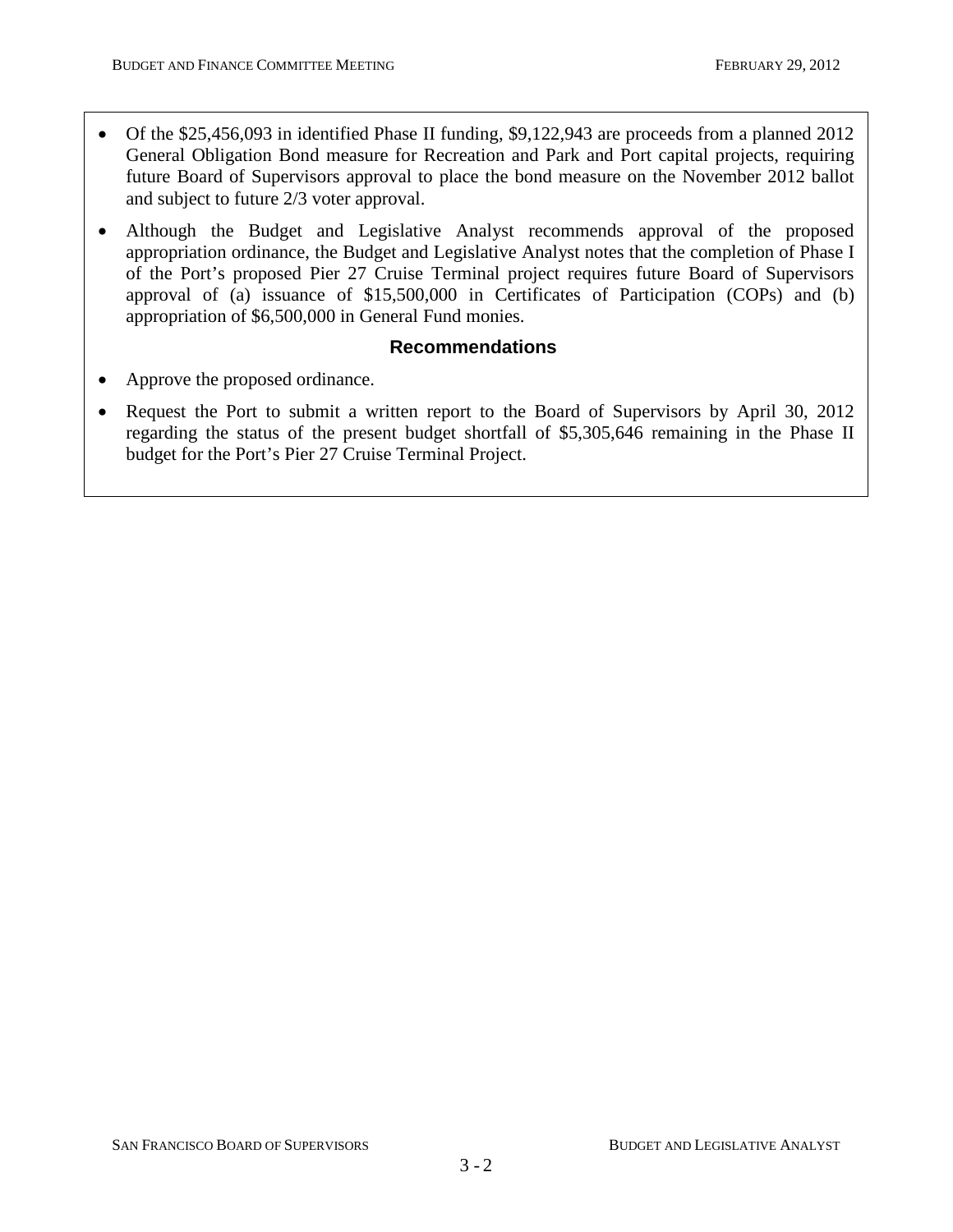#### **MANDATE STATEMENT**

Charter Section 9.105 requires that amendments to the Annual Appropriation Ordinance be approved by ordinance by the Board of Supervisors, and may not be adopted unless the Controller certifies the availability of funds.

## **BACKGROUND**

#### Pier 27 Cruise Terminal Project

The Port's new Pier 27 Cruise Terminal will replace the Port's existing cruise terminal at Pier 35, which has insufficient capacity for large cruise ships and has difficulty accommodating the operational security needs of the cruise industry. As shown in the Attachment to this report, provided by the Port, the Pier 27 Cruise Terminal project has a total budget of \$93,121,722, with funding from various sources, including sales proceeds from Watermark Condominiums and Seawall Lot 330, 2010 Port Revenue Bonds, a planned General Obligation Bond measure for Recreation and Park and Port capital projects to be submitted to the voters in November 2012, General Fund contributions, reallocation of existing capital project funds, passenger facility charges and a Federal Emergency Management Agency (FEMA) grant.

## 34<sup>th</sup> America's Cup Event Authority

The Host and Venue Agreement (HVA) between the City and the  $34<sup>th</sup>$  America's Cup Event Authority (Event Authority), as previously approved by the Board of Supervisors on December 14, 2010, authorizes the Event Authority to use Pier 27 during the  $34<sup>th</sup>$  America's Cup in 2013. The Development and Disposition Agreement (DDA) between the Port and the America's Cup Event Authority, which revises the HVA, as previously approved by the Board of Supervisors, is pending before the Board of Supervisors (File 12-0127). Under the HVA and proposed DDA, the Port is required to complete Phase I of the Pier 27 Cruise Terminal Project by March 2013, for use by the Event Authority during the America's Cup.

The Event Authority is required to contribute actual costs of up to \$2,000,000 to relocate the existing Pier 27 shoreside power which allows ships to plug into an electrical power source from the berth so that ship engines can be shut off and emissions eliminated.

#### Board of Supervisors Determination of Fiscal Feasibility and Appropriations Approvals

In May of 2011, the Board of Supervisors determined that the Pier 27 Cruise Terminal project is fiscally feasible, in accordance with Administrative Code Chapter 29 (File 10-0920). At the time of the fiscal feasibility determination, the proposed Pier 27 Cruise Terminal budget was \$97.8 million, of which the City's obligations were \$90.3 million, and the Event Authority's obligations were \$7.5 million for the relocation of shoreside power (\$2.0 million) and the costs to demolish the Pier 27 shed (\$5.5 million).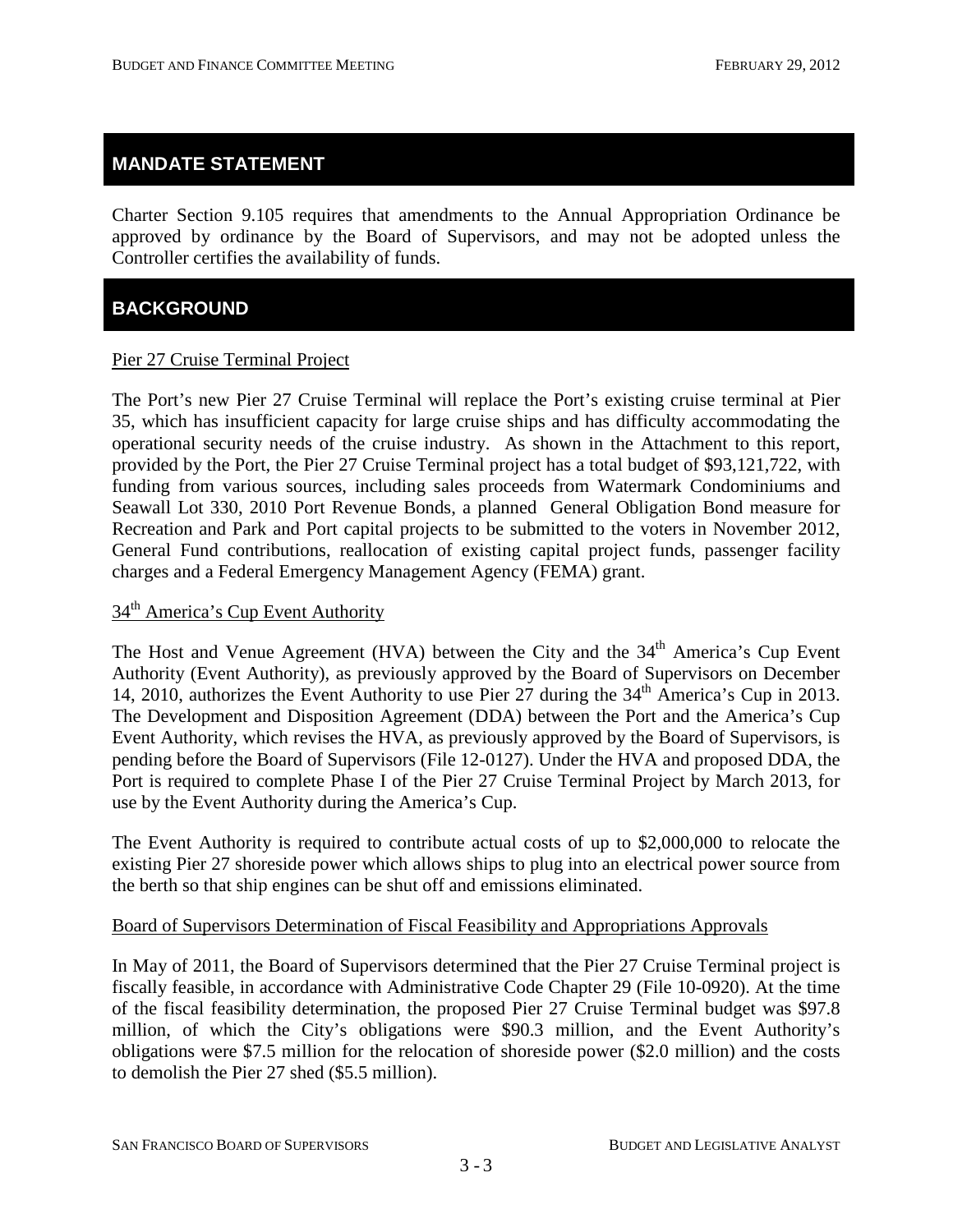The Port subsequently revised the total Pier 27 Cruise Terminal project costs, from \$97.8 million to \$93.1 million, primarily due to cost savings for demolishing the Pier 27 shed. However, the City's costs have increased by a net of \$0.8 million because the City has assumed Pier 27 shed demolition costs which were previously the responsibility of the Event Authority. The total costs for the Pier 27 Cruise Terminal project are \$93,121,722, of which the Event Authority will contribute actual costs of up to \$2,000,000, as previously noted.

#### Pier 27 Cruise Terminal Project

Phase I of the Pier 27 Cruise Terminal Project will involve construction of the core and shell of the facility, including passenger circulation improvements such as escalators and elevators, demolition of the Pier 27 maritime shed, partial demolition of the non-historic portion of the Pier 29 shed, relocation of the shoreside power equipment, completion of the interior of the facility, and the design and initial site improvement for an adjacent 2.5 acre waterfront park called the Northeast Wharf Plaza. Phase I will include minimal site improvements to allow the America's Cup Event Authority to install temporary tenant improvements for the America's Cup racing events. Phase I is expected to be completed in March of 2013.

Phase II of the Pier 27 Cruise Terminal Project will take place following completion of the America's Cup racing events in October 2013. Phase II includes the build-out of offices for the U.S. Customs and Border Protection, as well as the installation of a glass enclosure in the lobby, additional escalators, certain interior finishes and installation of maritime equipment and amenities necessary to create a modern cruise terminal. Phase II, at the Port's option, may also include related site improvements to the Northeast Wharf Plaza and public access improvements associated with the tip of Pier 27/29. Phase II is expected to be completed in October 2014.

## **DETAILS OF LEGISLATION**

The proposed ordinance (File 12-0122) would authorize the appropriation of \$7,248,350 for Phase I of the Pier 27 Cruise Terminal project, comprised of (a) \$3,448,350 from the Port's Fund Balance, (b) \$2,000,000 of reimbursements from the America's Cup Event Authority, and (c) \$1,800,000 in existing 2010 Port Revenue Bond proceeds. These funds are part of the Port's \$62,359,983 budget for Phase I of the Pier 27 Cruise Terminal project.

Table 1 below details funding sources for the subject requested appropriation.

#### **Table 1: Funds and Sources**

| <b>Fund Balance</b>                  | \$3,448,350 |
|--------------------------------------|-------------|
| <b>Event Authority Reimbursement</b> | \$2,000,000 |
| 2010 Port Revenue Bonds              | \$1,800,000 |
| <b>Total Supplemental</b>            | \$7,248,350 |

Source: Budget and Legislative Analyst

Each fiscal year, the Port uses Fund Balance monies accrued from prior year operating surpluses for its capital program. The Port planned to include \$3,448,350 in FY 2012-13 capital budget,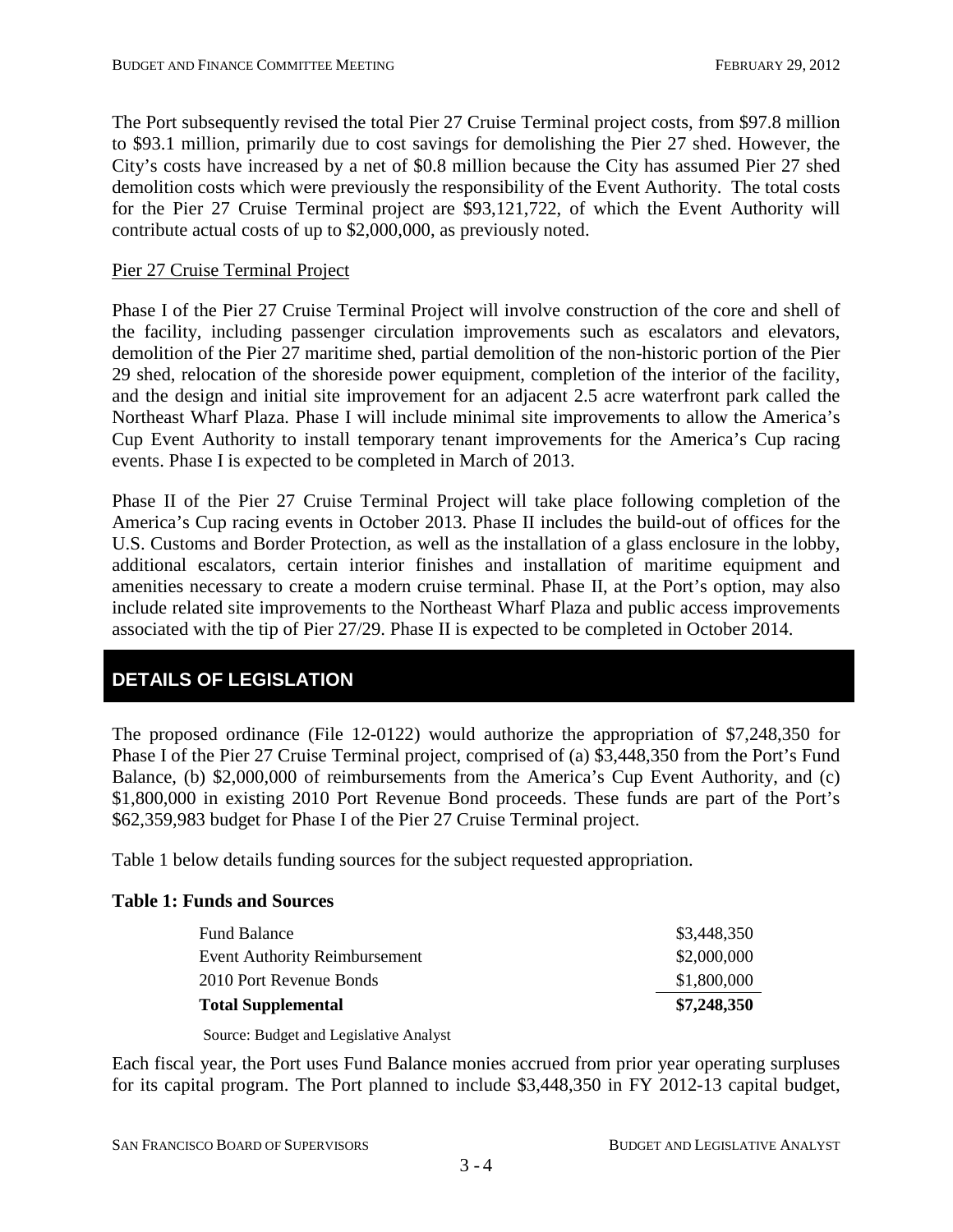but due to the Phase I Pier 27 Cruise Terminal project schedule and the timing of construction contracts, the Port is requesting appropriation approval of such funds at this time.

As detailed in the HVA, the Port is required to move its shoreside power units from Pier 27 in order to accommodate event activities. The Event Authority will then reimburse the Port for actual costs of up to \$2,000,000 in expenditures related to the shoreside power relocation.

The Port is also requesting the reappropriation of \$1,800,000 in 2010 Port Revenue Bond fund monies from the Pier 19/23 Roof Repair project (\$700,000) and the Pier 35 Substructure Repair project (\$1,100,000). The Pier 19/23 repair project is \$700,000 below budget, allowing for permanent reallocation of those funds. The Pier 35 project, which will allow for the completion of necessary substructure repairs, has been delayed because overall project funding has not yet been secured.<sup>[1](#page-13-0)</sup> The Port plans to reimburse the \$1,100,000 to the Pier 35 Substructure Repair project in the FY 2013-2014 capital budget that was submitted to the Controller's Office on February 21, 2012.

# **FISCAL IMPACT**

The Pier 27 Cruise Terminal Project Phase I funding sources total \$62,359,983, as described below and as identified in Table 2 below and as shown in the Attachment to this report.

- \$33,111,633 has been previously appropriated by the Board of Supervisors;
- \$7,248,350 is the subject of this proposed appropriation ordinance; and
- \$22,000,000 is subject to future Board of Supervisors appropriation approval, as discussed below.

<sup>&</sup>lt;sup>1</sup> Through the Federal Water Resources Development Act of 2007, the Port has \$20.2 million in Federal funding authorized for "repair or removal, as appropriate" of a number of piers along the waterfront, including Pier 35. However, those funds are considered earmarks and shortly after the swearing in of the 112th Congress of the United States, legislators put in place new rules prohibiting "earmarks." The current understanding of this rule extends the ban to include projects that were already explicitly authorized by Congress, such as Pier 35. Many members of Congress have expressed support to ease the current definition of earmarks in a way that would better facilitate the Department of Transportation and US Army Corps of Engineers budgets. Port staff believes that there is reasonable likelihood that the 113th Congress of the United States will lift the restriction to allow for the implementation of appropriations for pre-existing project-specific authorizations, including Pier 35.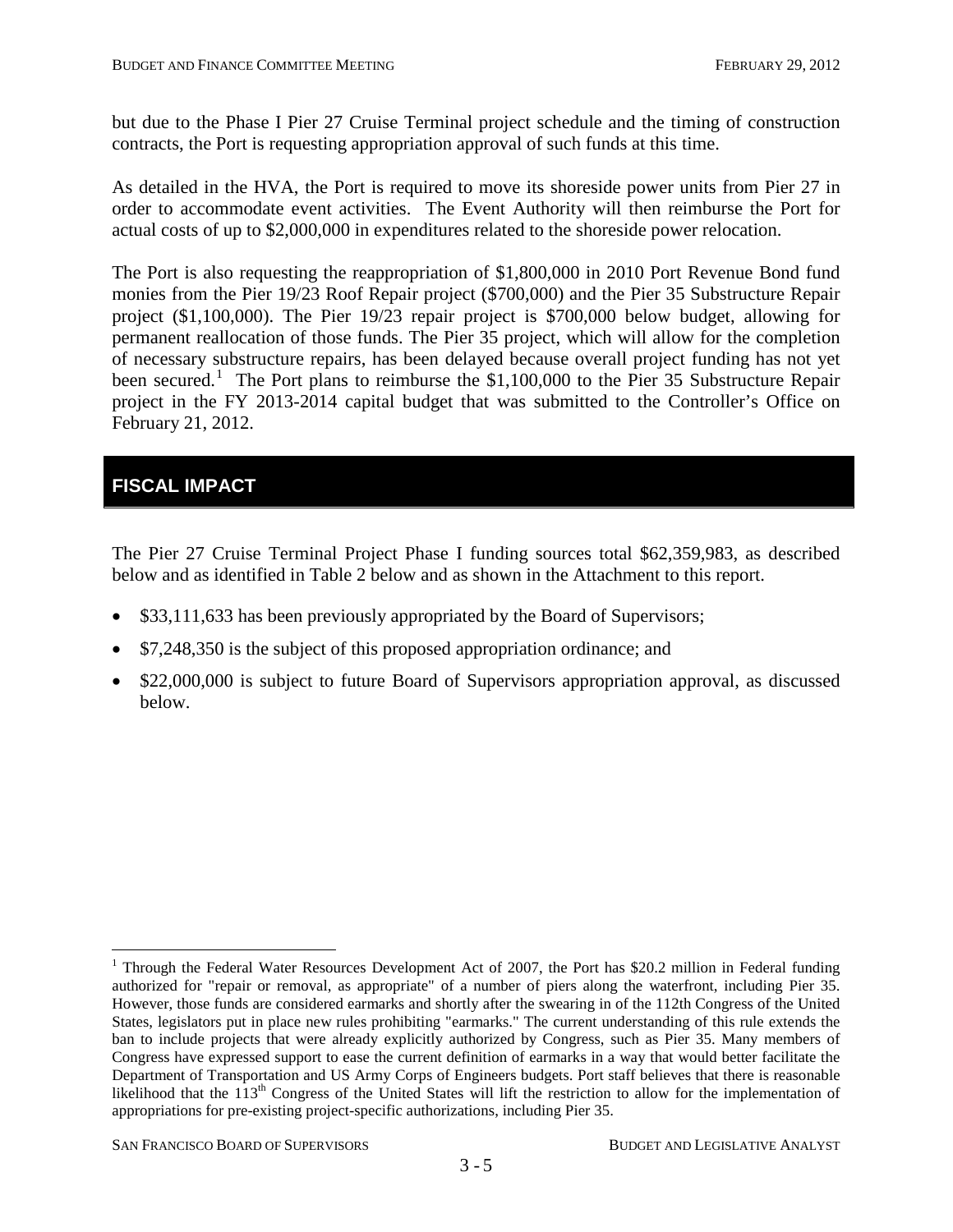| Funds Previously Approved by Board of Supervisors - Port                                      |               |                   |
|-----------------------------------------------------------------------------------------------|---------------|-------------------|
| <b>Watermark Sale Proceeds</b>                                                                | \$            | 20,134,075        |
|                                                                                               |               |                   |
| Series A&B 2010 Port Revenue Bonds                                                            | \$            | 10,139,456        |
| Operating Budget - Workorder, including prior year carryf'd                                   | \$            | 295,905           |
| <b>Capital Budget Appropriations</b>                                                          | $\frac{1}{2}$ | 1,375,347         |
|                                                                                               | \$            | 11,810,708        |
| Subtotal, Port                                                                                | \$            |                   |
| Secured - Other                                                                               |               | 31,944,783        |
| <b>FEMA Security Grant</b>                                                                    | $\frac{1}{2}$ | 1,166,850         |
| Subtotal, Other                                                                               | \$            | 1,166,850         |
| Total Phase I Funds Previously Appropriated by the Board of                                   |               |                   |
| <b>Supervisors</b>                                                                            | \$            | 33,111,633        |
|                                                                                               |               |                   |
| Funds Requested in this Subject Supplemental Appropriation                                    |               |                   |
|                                                                                               |               |                   |
| Contribution for shoreside power relocation, from the America's Cup<br><b>Event Authority</b> | \$            | (up to) 2,000,000 |
| <b>Capital Budget Appropriation</b>                                                           | \$            | 3,448,350         |
| Reallocation of 2010 Port Revenue Bond fund monies                                            | \$            | 1,800,000         |
|                                                                                               |               |                   |
| <b>Total Phase I Funds Requested in this Supplemental Appropriation</b>                       | \$            | 7,248,350         |
|                                                                                               |               |                   |
| Funds Not Yet Approved Which Are Subject to Future Board of                                   |               |                   |
| <b>Supervisors Appropriations Approval</b>                                                    |               |                   |
| 2012 City Certificates of Participation (COPs)                                                | \$            | 15,500,000        |
| City General Fund monies                                                                      | \$            | 6,500,000         |
|                                                                                               |               |                   |
| <b>Total Phase 1 Funds Not Yet Approved</b>                                                   | \$            | 22,000,000        |
|                                                                                               |               |                   |
| TOTAL PIER 27 PHASE I PROJECT FUNDING SOURCES                                                 | Ş             | 62,359,983        |

#### **Table 2: Phase I Cruise Terminal Project Funding Sources**

Source: Port

A budget for the Pier 27 Cruise Terminal Project totaling \$93,131,722 is shown in the Attachment to this report provided by the Port, including \$62,359,983 for Phase I and \$30,761,739 for Phase II.

According to Ms. Meghan Wallace, Port Budget Manager, there will be two future Port funding requests, following the approval of this proposed appropriation request of \$7,248,350, to provide the remaining \$22,000,000 (see Table 2 above) in funds not yet appropriated by the Board of Supervisors. The Port is working with the Controller's Office of Public Finance to issue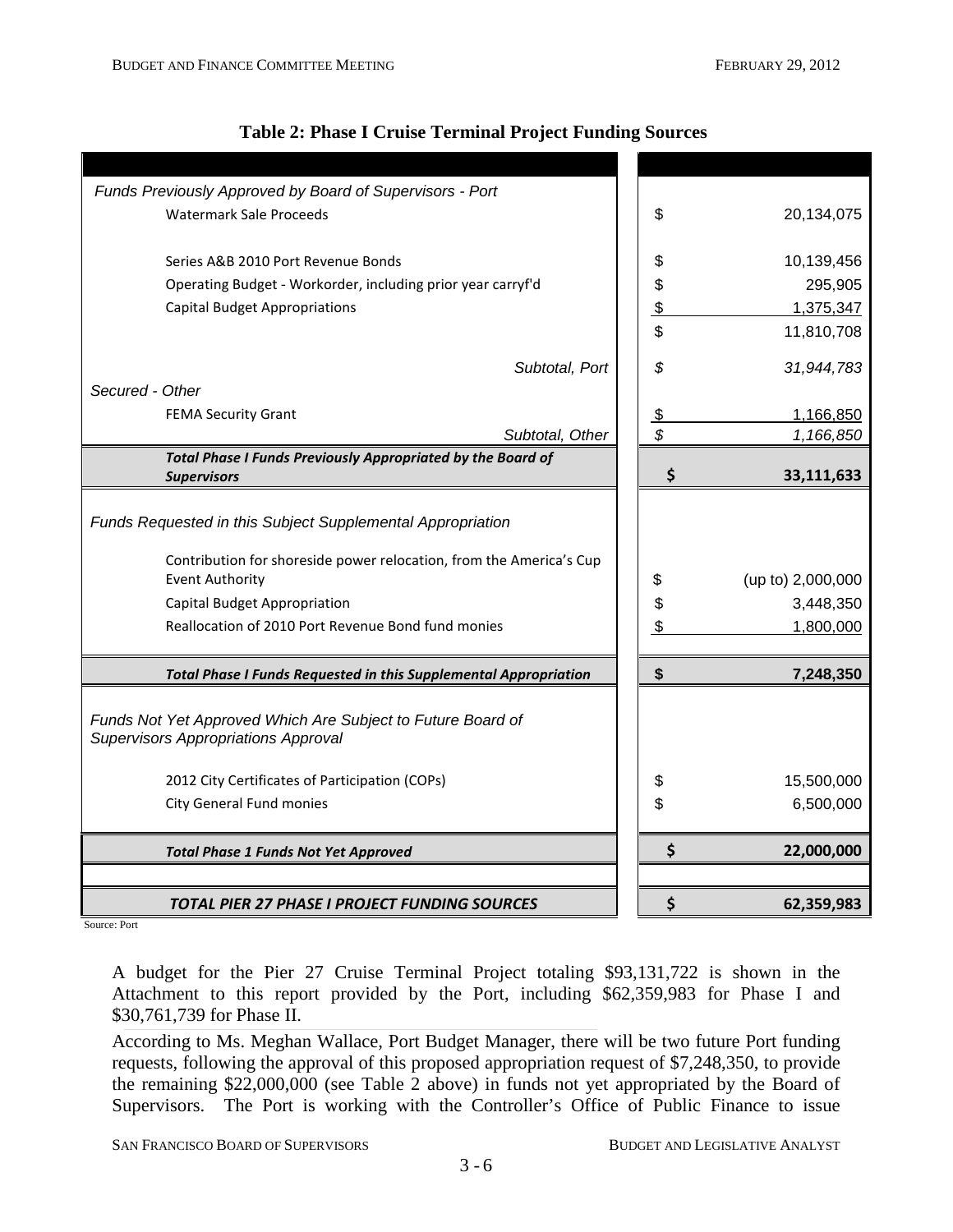\$15,500,000 in 2012 Certificates of Participation (COPs) in July. Also, the Port is requesting \$6,500,000 in General Fund monies in the City's FY 2012-13 budget.

## **POLICY CONSIDERATIONS**

#### Phase I Funding

The Phase I budget for the Pier 27 Cruise Terminal includes the appropriation of \$2,000,000 for the relocation of the shoreside power which allows ships to plug into an electrical power source from the berth so that ship engines can be shut off and emissions eliminated. This allocation is contingent upon the final approval from the Board of Supervisors of the DDA between the City and the America's Cup Event Authority. Additionally, the Phase I budget includes \$22,000,000 (see Table 2 above) in funds that have not yet been appropriated by the Board of Supervisors, representing 35.3 percent of the total Phase I budget of \$62,359,893. These funds include \$15,500,000 in 2012 Certificates of Participation to be repaid from Port revenues and \$6,500,000 in General Fund monies, both of which will require future Board of Supervisors appropriation approval.

#### Phase II Funding

As shown in the Attachment provided by the Port, the Port has identified \$25,456,093 in available funding for the Phase II budget of the Pier 27 Cruise Terminal Project of \$30,761,739, resulting in a budget shortfall of \$5,305,646 for Phase II. The Port plans to reduce the projected Phase II shortfall by: (a) reviewing economic opportunity at Pier 27 that would be revenue generating, including special event use, parking and other commercial opportunities, (b) developing cost estimates to determine which project line items can be reduced, (c) identifying other grant funds that the Port could use to fund portions of the Phase 2 project, (d) identifying project elements that can be deferred to a future date, and (e) reallocating funds from other capital projects.

Of the \$25,456,093 in Phase II funding, \$9,122,943 would be funded from proceeds of a future 2012 General Obligation Bond measure for Recreation and Park and Port capital projects, subject to 2/3 voter approval by the San Francisco electorate. According to Ms. Wallace, the future 2012 General Obligation Bond measure would fund the Northeast Wharf Plaza, which would not be a functioning part of the Pier 27 Cruise Terminal. Therefore, if voters do not approve this future General Obligation Bond measure, construction of the Northeast Wharf Plaza could be delayed until other funds are identified, without directly impacting the completion and operation of the Pier 27 Cruise Terminal.

Although the Budget and Legislative Analyst recommends approval of the proposed appropriations ordinance, the Budget and Legislative Analyst notes that the completion of Phase I of the Port's proposed Pier 27 Cruise Terminal project requires future Board of Supervisors approval of (a) issuance of \$15,500,000 in Certificates of Participation (COPs) and (b) appropriation of \$6,500,000 in General Fund monies.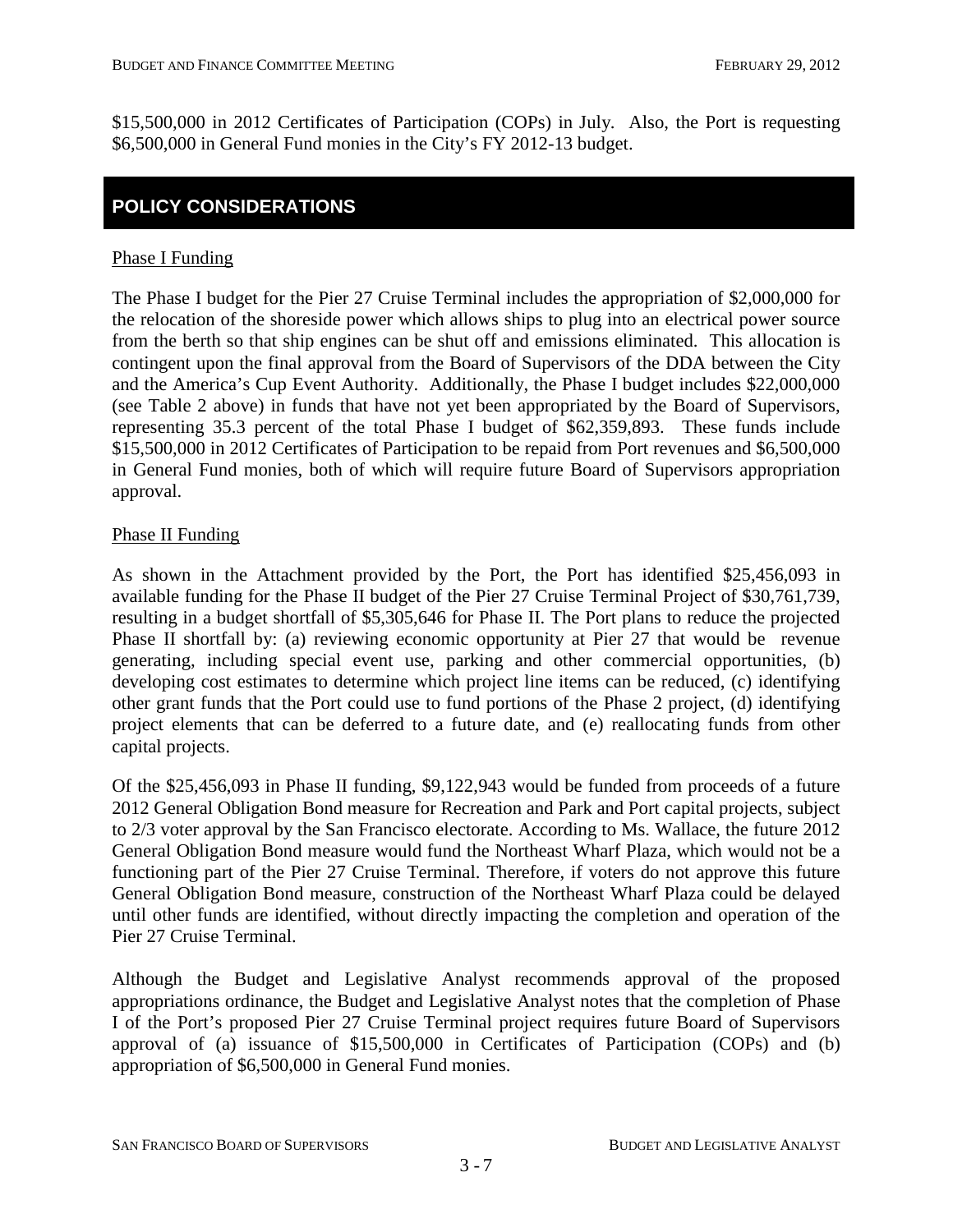# **RECOMMENDATIONS**

- 1. Approve the proposed ordinance.
- 2. Request the Port to submit a written report to the Board of Supervisors by April 30, 2012 regarding the status of the present budget shortfall of \$5,305,646 remaining in the Phase II budget for the Port's Pier 27 Cruise Terminal Project.

my Tres

Harvey M. Rose

cc: Supervisor Chu **Supervisor Avalos** Supervisor Kim President Chiu **Supervisor Campos Supervisor Cohen Supervisor Elsbernd Supervisor Farrell** Supervisor Mar Supervisor Olague **Supervisor Wiener** Clerk of the Board Cheryl Adams Controller Kate Howard